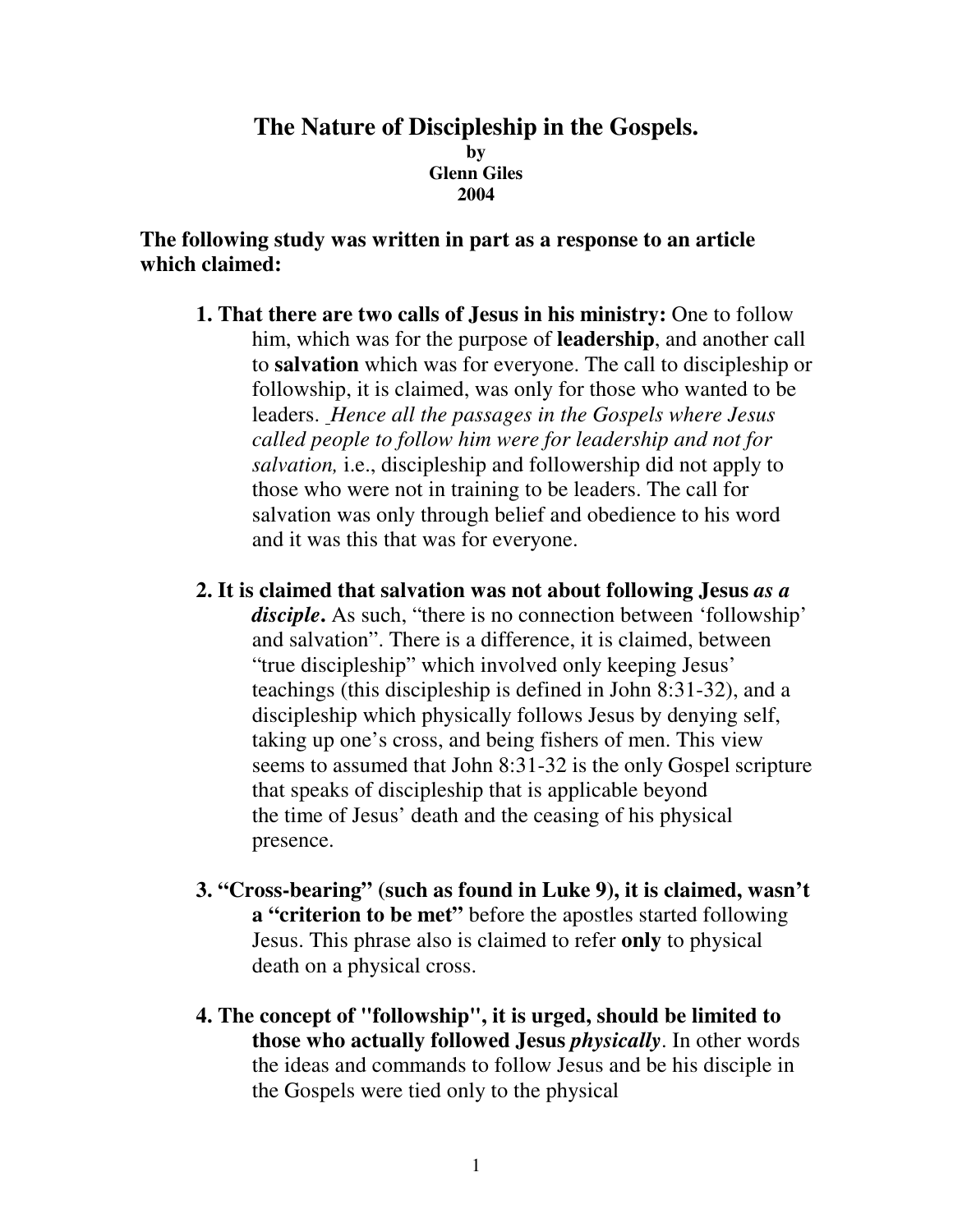presence of the one followed or the one to whom you were a disciple. They, by implication, did not have any spiritual dimension which could be applied to today. Hence, the passages which speak of Jesus calling people to follow him are obsolete for today. Also, since the term "disciple" is tied to the physical presence of Jesus and since that physical presence no longer existed, the use of term "disciple" for Christians was soon dropped in the early church and became obsolete. This explains, this view urges, why one finds the term "disciple" only in the Gospels and Acts and not in the epistles. The Epistles use the term "believer" since it was the more relevant term. The lack of the use of the term in the epistles, it is claimed, shows the irrelevance of the terms "disciple" and "follow" for the early church and for us today.

**5**. **It is claimed that there are no "disciples" mentioned in Matt. 28:19 since the noun "disciple" is not there.** Hence you do not have to be a disciple to be baptized but just part of a nation. It is claimed that it is the "nations" not disciples that are commanded to be baptized here. So, one could conclude on this reasoning that "discipleship" is not part of salvation and one does not have to be a disciple prior to being baptized.

As a response to the above, I have attempted in the following excursus to show that while Jesus was here on earth the concepts of "following" and "discipleship" did take on a physical (human to human literal physical following) meaning *but* were not void of their spiritual (non-literal physical presence) meaning. As such, passages which speak of following Jesus and being his disciples *are* relevant for us today. I also try to show that Jesus wanted his disciples to follow spiritually in obedience all along during his lifetime (taking John 8:31-32 along with all the other discipleship passages as relevant for today). However, it must be said that it was only after Jesus' death and resurrection that the spiritual concepts seem to become clear to his disciples. Those physical concepts they had understood while he was here physically came to define the spiritual aspects of following Jesus for today.

In the following I give an in depth discussion of the physical and spiritual components and semantic ranges of the terms "follow" and "disciple" as well as an in depth discussion of Matthew 28:19 and its application to today.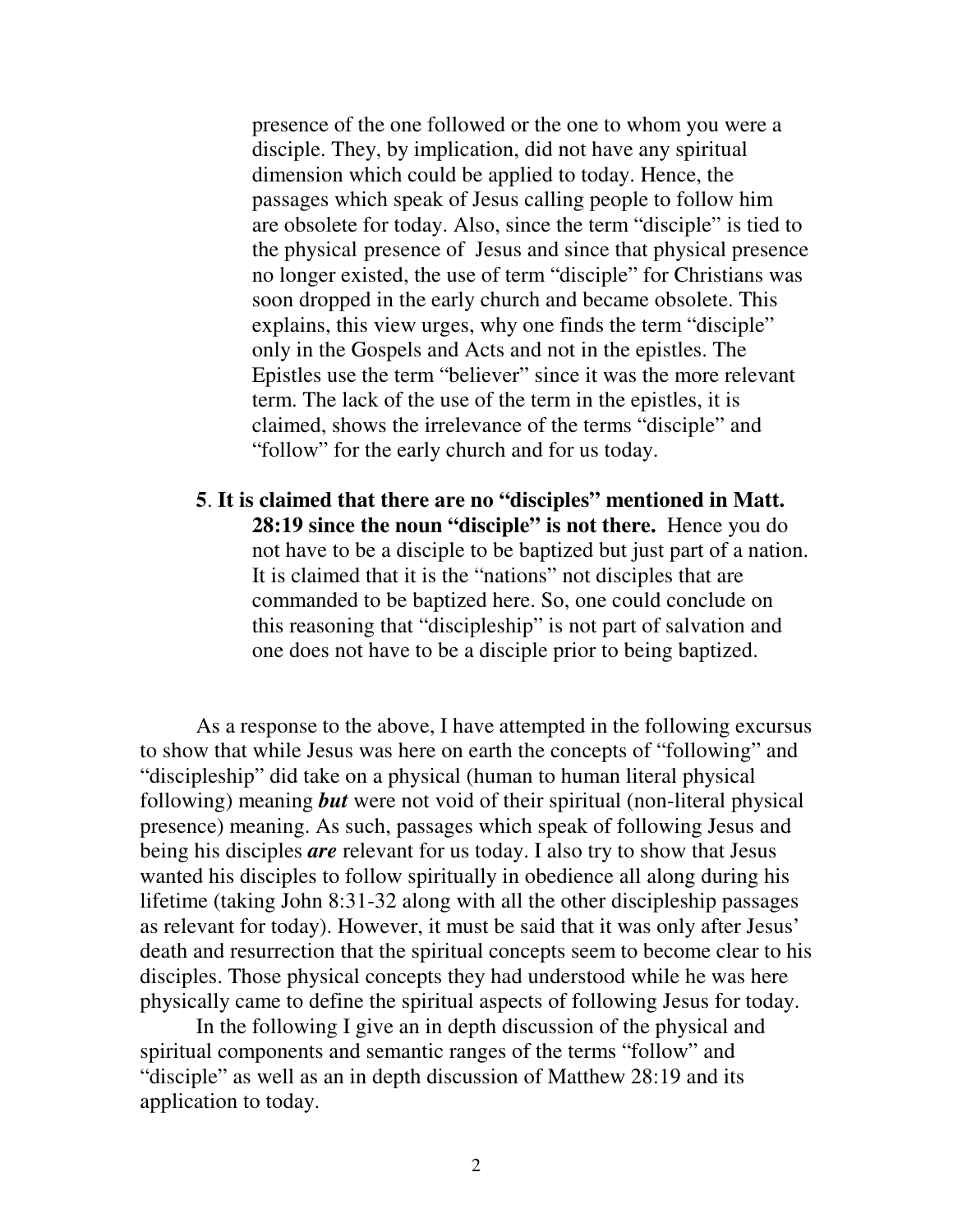# The Physical presence of Jesus and the concepts of $\mu$ αθητη $\bf s$  $($ disciple) and  $\mu\alpha\theta\eta\tau\epsilon\nu\omega$  (to disciple) in the New Testament.

There is abundant evidence that the Greek terms "disciple" and its verb form "to disciple" do not require physical presence of the teacher or master and do have a spiritual dimension. The noun form 'disciple" is found exclusively in the Gospels and Acts in the New Testament and is defined by Bauer<sup>1</sup> as "learner, pupil, disciple, apprentice, adherent". However, its meaning by the time of Jesus is classified by Bauer as "adherent". Michael J. Wilkins<sup>2</sup>, in his extensive study, has shown that the term progressed from meaning "learner" to the more technical term "adherent" by the time of Jesus. He states:

The progression to "adherent" in Hellenism at the time of Christ and the early church made  $\mu\alpha\theta\eta\tau\eta s$  a convenient term to designate the followers of Jesus because emphasis in the common use of the term was not upon "learning", or upon being a "pupil", but upon adherence to a great master. Hence a "disciple" of Jesus, designated by the term  $\mu\alpha\theta\eta\tau\eta$ s, was one who adhered to his master, and the type of adherence was determined by the master himself (p. 217).

Bauer also notes that this term is not exclusively used of the Twelve. In many places, he says, it is "doubtful whether a particular passage really means the Twelve and not a larger or smaller circle". (In this connection, Bauer cites a few examples of this as Matt. 12:1; 15:2; Mk. 5:31; 6:1, 35, 45; 8:27; Lk. 8:9; John 2:2; 3:22). Bauer also shows that the book of Acts uses this term "almost exclusively to denote the members of the new religious community" (hence, it is used of those who are not in the circle of the Twelve, in the absence of the physical Jesus, and who had not physically followed Jesus). He cites several examples of how "even after Jesus' departure from this life those who followed him were called  $\mu\alpha\theta\eta\tau\eta s$ ". As Bauer points out, Socrates is called the disciple of Homer many generations later. The early church uses the term to refer specifically to those who were disciples of the Lord. In Acts 9:1, although Jesus is not physically present, his followers are still called  $\tau$ *ovs*  $\mu \alpha \theta \eta \tau \alpha$ *s*  $\tau \omega \kappa \nu \rho \nu \omega$  (disciples of the

<sup>1</sup> Walter Bauer, *A Greek-English Lexicon of the New Testament and Other Early Christian Literature*, translated by William F. Arndt and F. Wilbur Gingrich, Chicago: University of Chicago Press, 1957, p. 486-487, here after referred to as "Bauer".

<sup>&</sup>lt;sup>2</sup> The Concept of Disciple in Matthew's Gospel As Reflected In the Use of the Term μαθητης (Leiden: E. J. Brill, 1988.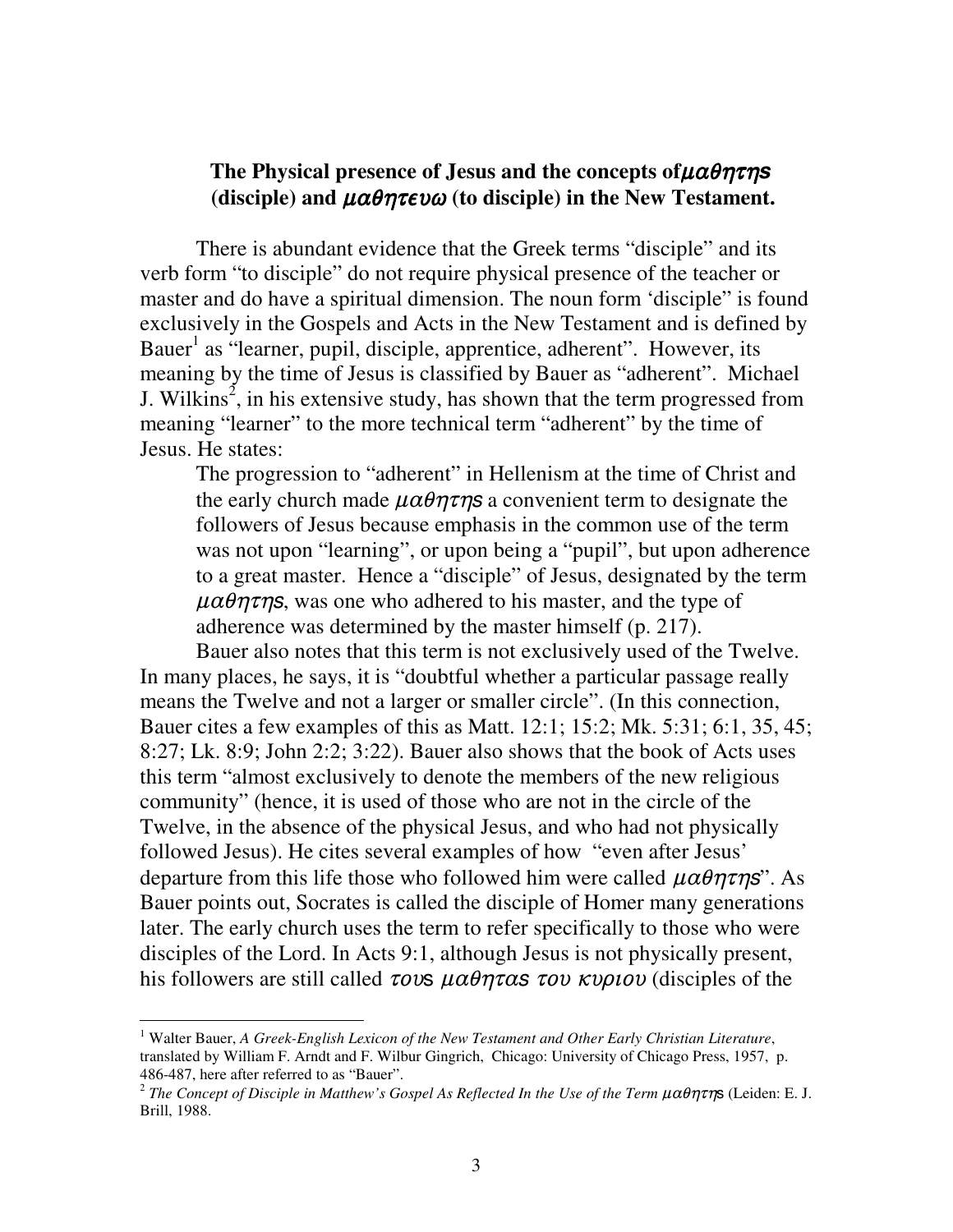Lord). The Pharisees called themselves "disciples of Moses" (John 9:28) in the absence of his physical presence. *There should be no doubt in the mind of anyone that physical presence of a master or teacher is not an absolutely necessary component of the definition of the term and that it has a spiritual dimension in which the master does not necessarily have to be present.*

One does not cease to be a disciple when the master is not present. This can also clearly be seen when Jesus and other teachers are separated from their disciples. For example, Jesus' followers are still called "his" disciples in Jesus' physical absence (Jesus was not actually "with" them but saw them at a distance) in Mk. 6:48, and John the Baptist's disciples are still called his disciples even when they leave him to question Jesus (Matt. 11:7), not to mention the narratives after Jesus' resurrection such as Matt. 28:7 where his disciples are called disciples even in his absence. The physical closeness or proximity of a person to the body of Jesus is not a determination as to whether or not he is a disciple. The determination of discipleship seems to be based on something other than proximity to the body of Jesus.

The verb form of the noun disciple "*matheteuo*" is only used four times in the New Testament<sup>3</sup> (Matt. 13:52; 27:57; 28:19; Acts 14:21) and likewise, in all the passages except Matt. 13:52, one sees that one can be a disciple or be made a disciple in the absence of the physical presence of Jesus. <sup>4</sup> Again physical presence is not a requirement of being or becoming a disciple of Jesus.

The New Testament shows that Jesus was making disciples all along during his physical ministry. In fact John 4:1 states that he "was gaining  $(\mu \alpha \theta \eta \tau \alpha s \pi o t \epsilon t)^5$  and baptizing more disciples than John" even though he did not do the actual baptizing but relegated that to his disciples. Already early on in his ministry Jesus was teaching his disciples how to make disciples and to baptize them. In fact, the number of his disciples became so great that on his triumphal entry there was a whole crowd of his disciples praising God in loud voices. Luke 19:37 states,<sup>6</sup> "When he came near the place where the road goes down the Mount of Olives, the whole crowd of

<sup>3</sup> The Greek concordance used in this paper for usage references is *A Concordance to the Greek Testament* by W. F. Moulton and A. S. Geden, Edinburgh: T & T. Clark, 1975.

 $4$  Matt. 27:52 may also be an exception since we do not have evidence either way that Joseph of Arimathea actually was physically in close proximity followed Jesus. John 19:38, however, says he was a "secret" disciple and thus may have not gotten in close proximity to him. Yet he himself is said to be a disciple of Jesus.

<sup>&</sup>lt;sup>5</sup> This Greek phrase seems to be a synonym to the verb  $\mu\alpha\theta\eta\tau\epsilon\upsilon\omega$  (make disciples) in Matt 28:19.

<sup>&</sup>lt;sup>6</sup> The Biblical quotes in this paper come form the NIV unless otherwise noted.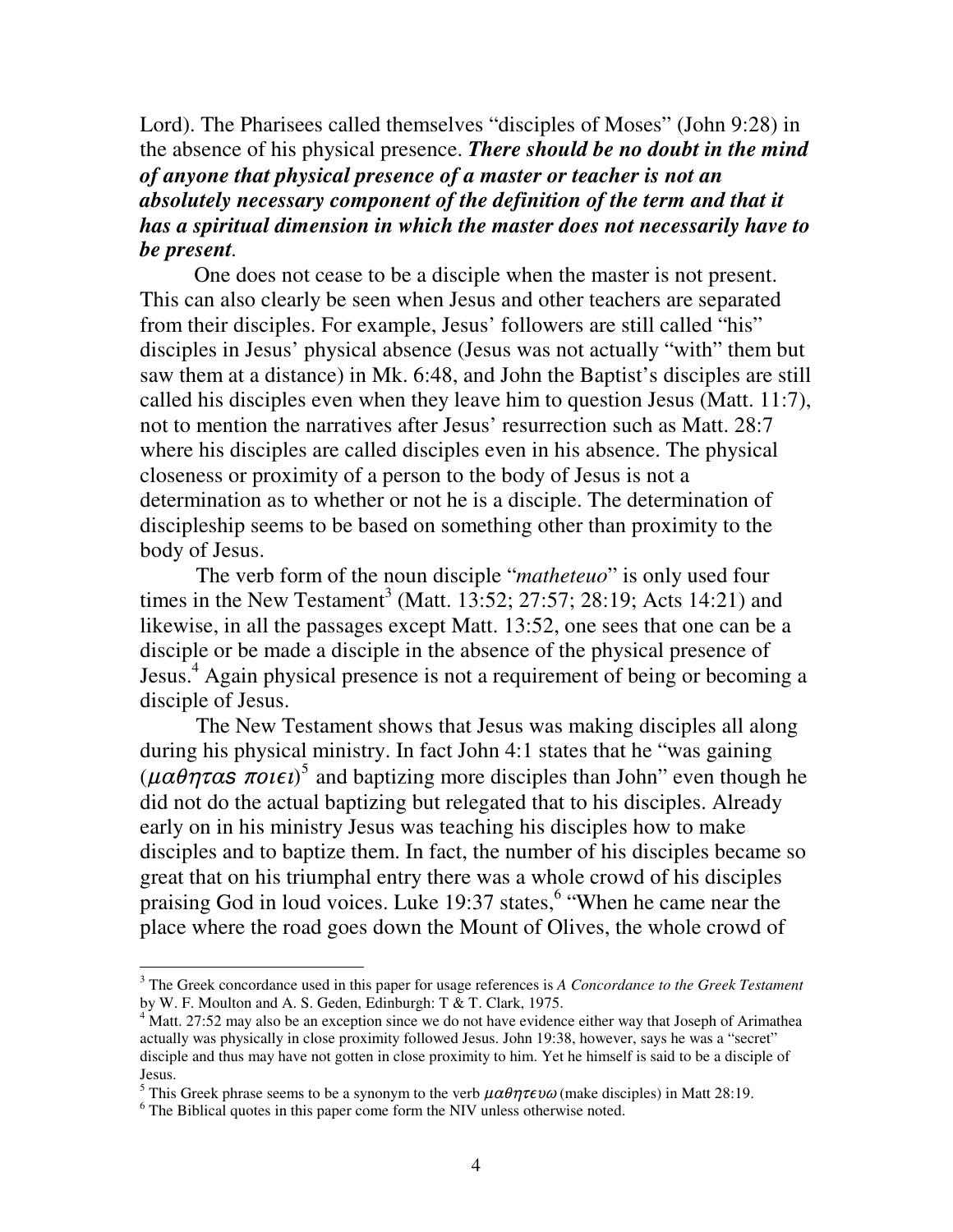disciples began to joyfully praise God in loud voices for all the miracles they had seen." Jesus' disciples however were being challenged along the way as to what it meant to be "his" disciple. In John 6:66 we find that as Jesus went along, many of his disciples came to a hard teaching that they could not accept. As such it states, "from this time many of his disciples turned back and no longer followed him." The trend in Jesus' ministry seems to be that he would call people to discipleship and then gradually teach them what that meant resulting in many turning back and no longer following him. But as can be seen from the quotes above, Jesus had many more disciples than the Twelve. These all were followers of Jesus, they were disciples, adherents to Jesus, and those who had responded at least initially to his call.

As stated above, throughout Jesus' ministry he seems to have been about the business of making disciples. This included the Twelve. He trained them and named them Apostles and sent them out to preach the message that the Kingdom of Heaven was near (Matt. 10:7; Luke 10:9) seemingly for the purpose of making more disciples. They were to go and heal the sick, raise the dead, drive out demons, and cleanse those with leprosy. All these things were part of the salvific kingdom of God, a kingdom different from the earthly Messianic kingdom that was commonly thought of in Jesus day. Jesus' kingdom was not going to be of this world (Jn. 18:36) but would be spiritual (Lk 17:21). It was to have Jesus as the King, the Apostles<sup>7</sup> as leaders, and the rest as followers<sup>8</sup>. In this connection, Jesus said "I will build my church, and the gates of Hades will not overcome it." And to Peter he said, "I will give you the keys of the kingdom of heaven" (Mt. 16:18-20). This is all done in the context of Jesus' making disciples. (Note the discipleship/follow ship passage immediately following in Mt. 16:22, more on this connection later). After his resurrection, Jesus, having received all authority, commanded the eleven to go and make disciples of all nations and baptize them and teach them everything he had commanded them and his presence (spiritual) would be with them to the end of the age (Mt. 28:16-20). Prior to Matt. 28 one sees disciples, disciples making disciples, the teaching of disciples, and Jesus encouraging all of them and others to follow him.

 $<sup>7</sup>$  The term "apostle" seems to be a better term to express the idea of "leadership" than "disciple". An</sup> apostle was one send with a commission, an ambassador or envoy with the authority and special position given by the sender. On this, cf. Bauer, p. 99, and Rengstorf's discussion of it (*Theological Dictionary of the NewTestament*, " $\alpha \pi$ *o* $\sigma \tau$ *o* $\lambda$ *os*", Vol. 1, p. 421 where he states, "It always denotes a man who is sent, and sent with full authority." It would seem that the Twelve were both apostles and disciples, leaders and followers.

<sup>8</sup> On this, see my ThM Thesis, *The Meaning of Matthew21:43 and its Role in the Development of the Rejection Theme of Matthew's Gospel*, Deerfield, IL: Trinity Evangelical Divinity School Library, 1986.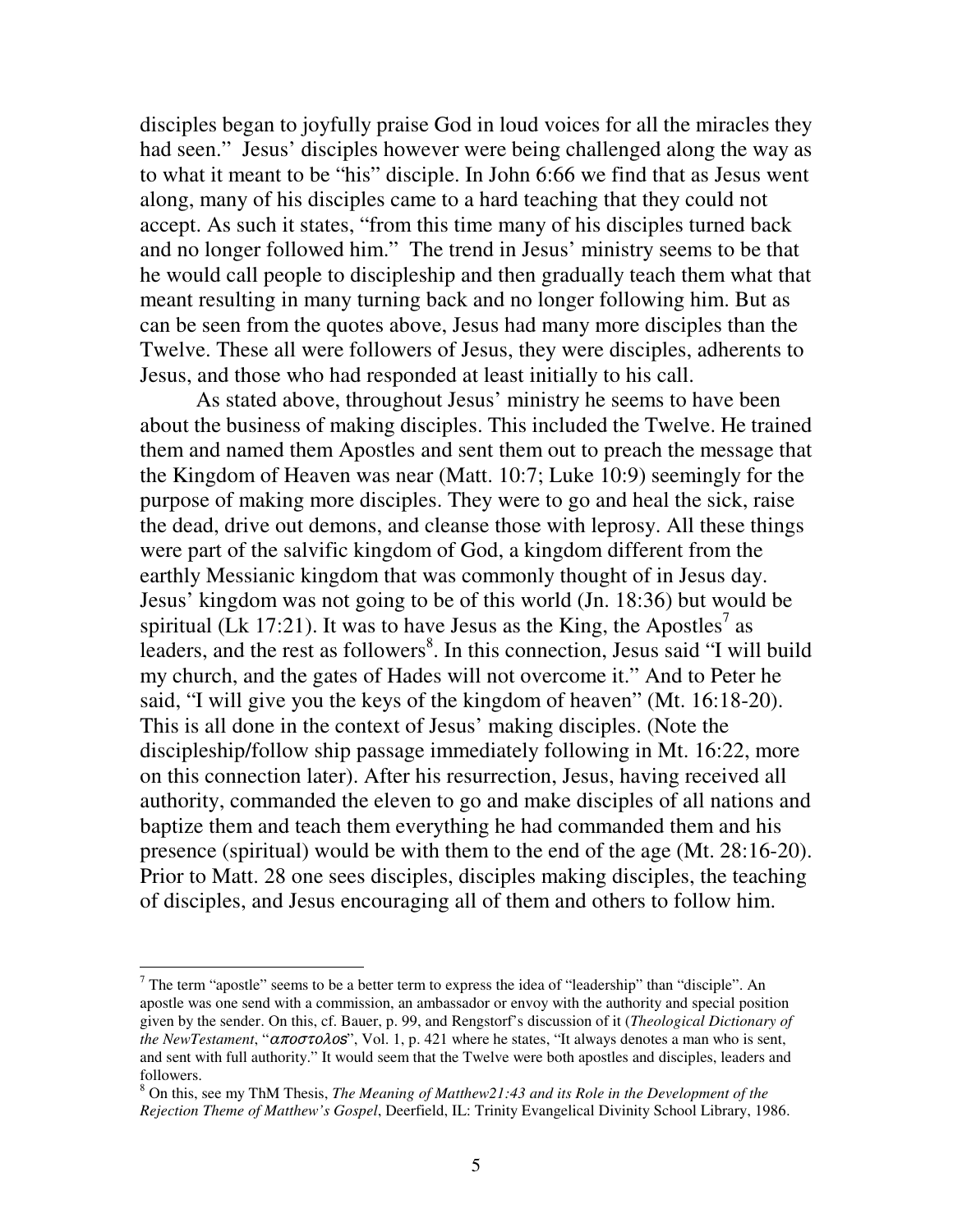In several passages, Jesus lays out the requirements of being one of his disciples. This requirement was given not only to the Twelve but also to any one who would be his disciple. Luke (14:25-33) states,

**Large crowds** were traveling with Jesus, and turning to them he said, "If **anyone** comes to me and does not hate his father and mother . . . he cannot be my disciple. And **anyone** who does not carry his cross and follow <sup>9</sup> me cannot be my disciple . . .In the same way **any of you** who does not give up everything he has cannot be my disciple".

Clearly, the call to be Jesus' disciple was not just to the Twelve or to leadership. Basically the call might be boiled down to accepting the lordship of Christ in one's life, something that even after Jesus resurrection was a requirement of **everyone** for salvation (Rom.10:9).

In a couple other passages, Jesus also presents the evidence of true discipleship. John 13:35, in connection with the command to love as Jesus loved, states, "By this will all men know that you are my disciples, if you love one another". Indeed this seems to be addressed to the Twelve (Matt 26:20) but it is addressed to them as disciples and would not seem to me to necessarily be limited to them. Any one who loves as Jesus did would seem to be his disciple.

John 8:31 states, "To the Jews who had believed him, Jesus said, 'If you hold to my teaching, you are really my disciples. Then you will know the truth and the truth will set you free". This call to discipleship, addressed to the Jews<sup>10</sup>, is tied to holding on to or remaining in ( $\mu \epsilon \nu \omega$ ) Jesus' teaching. The results are salvific in that they will set one free, free from his sin (see verse 34). These Jews had believed him. However, the Greek construction in John seems to indicate that they simply believed him (dative case of "*autos*") and did not trust *in* him (a Greek construction that uses "*eis*" in John after "*pisteuo*" (believe)). As such these Jews in verse 31 would be distinguished from those in verse 30 who trusted *in* (*eis*) him.<sup>11</sup> If this be the case, then true freedom (i.e., salvation from sin) is found in being a true disciple of Jesus, one who abides in his teaching. These Greek constructions in John seem to distinguish between salvific and non-salvific faith. From this perspective, faith in verse 31 is not to be seen in antithesis with discipleship, but very much a part of it.

<sup>&</sup>lt;sup>9</sup> I will discuss the ideas of "follow" and "carry one's cross" later.

<sup>&</sup>lt;sup>10</sup> These were Jewish people who clearly felt they were in good standing since they were Abraham's descendents, see verses 33ff.

<sup>11</sup> B. F. Wescott, *The Gospel According to St. John*, Grand Rapids: Eerdmans, 1971, p. 133 argues for this. He notes that this construction indicating true faith in Jesus is found in John 2:11, 3:16, 18, 36; 4:39, 6:29, 35,40, 47; 7:5, 31, 38f, 48; 9:35f; 10:42; 11: 25ff, 45, 48; 12:11, 36f, 42, 44, 46; 14: 1; 12; 16:9; 17:20.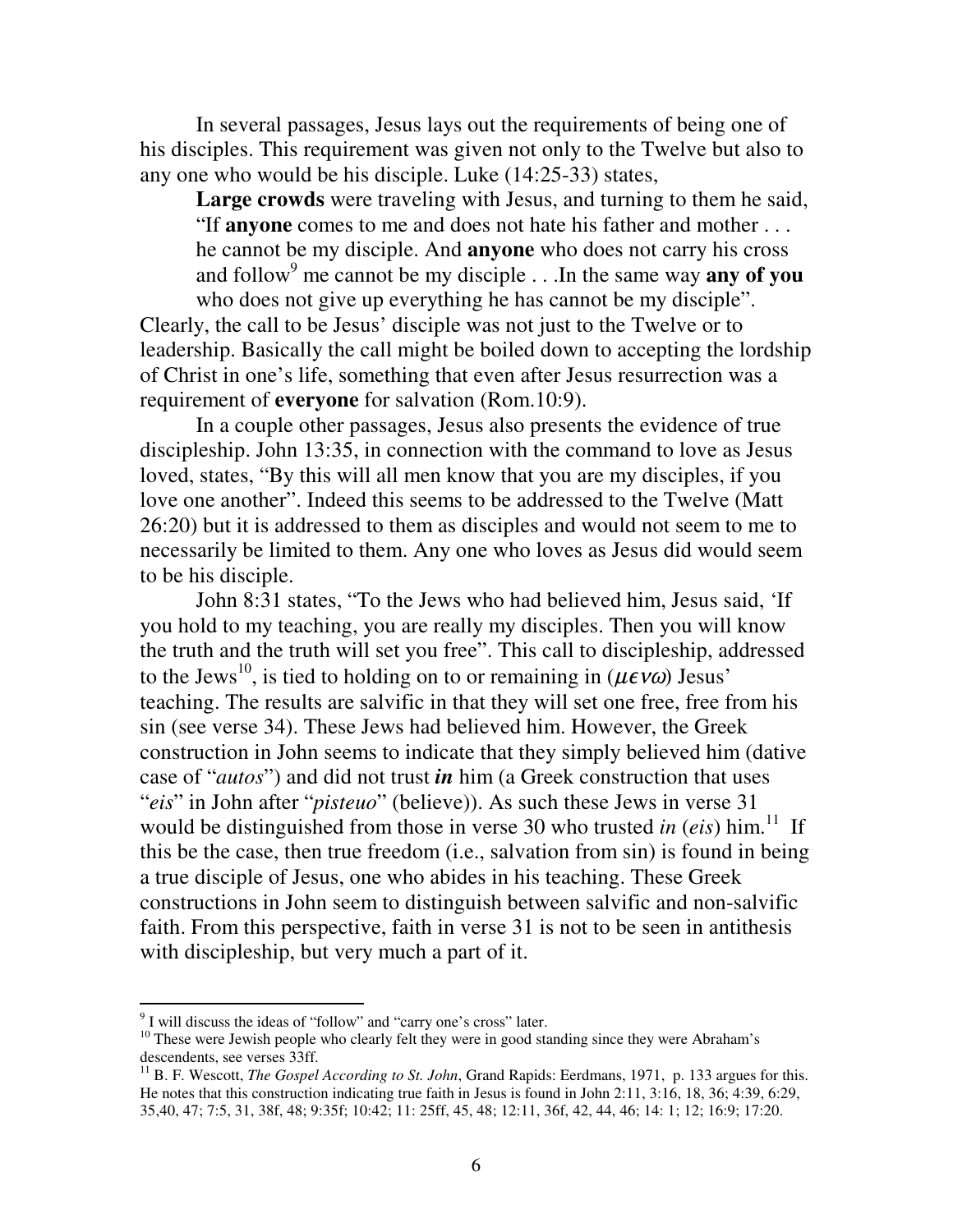The concept of discipleship (Jesus' definition of it) is defined throughout the Gospels. This being the case, how should one understand Matthew 28:19 at the end of the gospel? When one understands that Jesus has been making disciples, teaching discipleship, and giving requirements for anyone who wished (many different people including crowds, Jews, etc., not just the Twelve) being his disciples, how else could one understand the content of the command to "make disciples" other than necessarily including the content of what Jesus had preached? If in the command to make disciples in Matt. 28:19 Jesus meant something other than he preached previously then all the previous contexts must be thrown out and new meaning infused. But there is no evidence that Jesus meant anything other than what he has already preached. We find those after Jesus' resurrection and after the church continued making disciples. Acts 14:21 states, "They preached the good news in that city and won a large number of disciples". Can this "winning of disciples" mean anything different than what Jesus preached? There does not seem to be any textual indication that "discipleship" here in Acts 14 was any different than what Jesus had already set up for those who would be his disciple. In fact the use of both the verbal and noun forms of the word in the book of Acts after Jesus' resurrection and after the beginning of the church seems to indicate that it was Jesus' definition of discipleship which continued. People are still called the "Lord's disciples" (Acts 9:1). There is no indication that the content of the term was emptied or changed from what Jesus taught and what he commanded in Matt. 28. Indeed, Matthew 28:19 when taken contextually (looking at the gospels as a whole) would indicate that Jesus intended discipleship to continue, *discipleship as he defined it*, not some other discipleship.

Why then the lack of the use of the term "disciple" in the epistles? There are several possibilities. One is genre. Of all the occurrences of the Greek term  $\mu \alpha \tau \theta \eta \tau \eta s$  (*mathetes*, disciple) over 86% occur as editorial<sup>12</sup> comments. That is, the term "disciple" is used by the writer (Matthew, Luke, Mark, or John) as a descriptive term relaying an historical account. The other 14% occur in quotations on the lips of Jesus, Jewish leaders, and others. The point of this is that the term is descriptive and may not be used normally in disciple-disciple communication. Since the epistles are discipledisciple or believer-believer communication the difference in genre may be a reason why the term "disciple" is not used.

 $12$  This is according to my count: Matthew uses the term 71 times with 60 editorial, Mark uses it 44 times with 40 as editorial, Luke has it 38 times with 29 editorial, John has it 78 times with 68 editorial, and Acts has it 28 times with 27 editorial.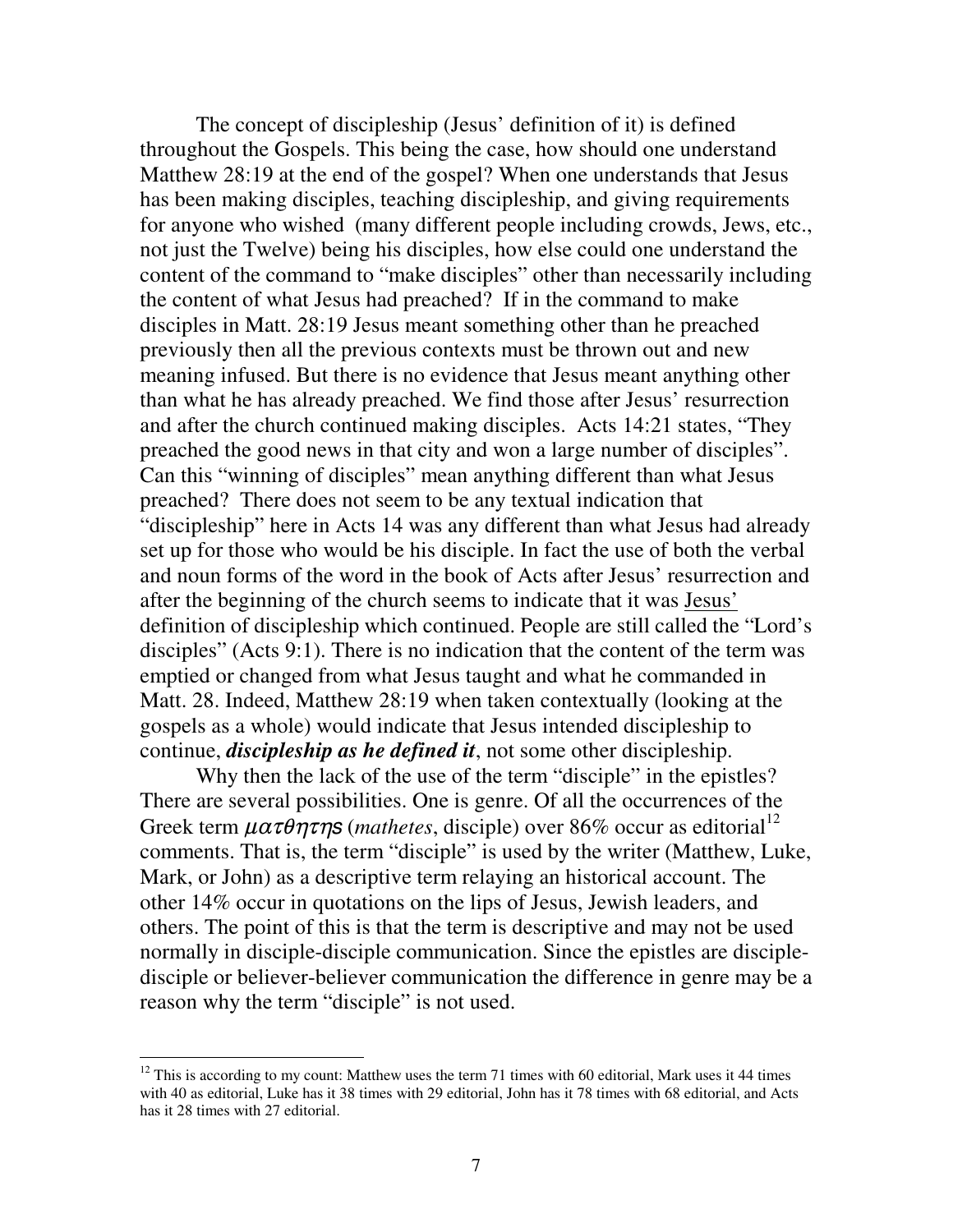Secondly, there are a variety of synonyms used to speak of those belonging to Jesus church. They are used interchangeably with each other. An example is found in Acts 18:27 states,

When Apollos wanted to go to Achaia, **the brothers** (*adelphoi*) encouraged him and wrote to **the disciples** (*mathetais*) there to welcome him. On arriving he was a great help to **those who** by grace had **believed (***pepisteukosin*)

Here in one verse three synonyms are used of the same group of people, brothers, disciples, and those who believed. Many other synonyms are also used in the New Testament including "children of God", "saints", the "called", "followers of the Way", "Christian", "believer", etc. Each of these seem to carry a different emphasis on an aspect of the follower of God. For instance, the term "disciple" emphasizes the commitment to or adherent of Jesus, the term "saint" indicates the person made holy by Jesus, the term "child of God" indicates one's relationship to God, the term "brother" or "sister" indicates one's spiritual relationship with other children of God, the term "Way" may indicate those devoted to the Jesus who is the way, the term "Christian" means "little Christ" or Christ-like and indicates the nature of the person as to whom they are like, and the term "believer" would tend to note their faith in Christ and especially his resurrection $^{13}$ .

The use or lack of use of these terms in parts of the New Testament does not necessarily indicate a change in emphasis or focus of the church. For instance, if this were true then the lack of the use of the term "the Way" in the epistles (it is found only in Acts) might indicate that the church no longer felt Jesus was the way (see Jn. 14:6 and Acts 4:12) or that the Christian way was the only way. But that would be an argument from silence.

The premise of some that the lack of the use of the term "disciple" after Acts in the New Testament suggests that the latter writings of the Bible show that the term had "died out" in use, seems to be a distorted reading of the evidence since the book of Acts covers history up to 62 AD, a time period when many of the epistles were already written. While Paul never uses the term in his epistles<sup>14</sup>, it is not foreign to his lips<sup>15</sup> nor was it foreign to Luke his companion who wrote Luke and Acts. It would seem to me that

<sup>&</sup>lt;sup>13</sup> On this and why we do not find the term "disciple" in the Epistles of the New Testament, see Douglas Jacoby's comment in *More answers to Bible Questions you Have Asked* Volume 2, Billerica, Mass: DPI, 2002, p.p. 22-23.

<sup>&</sup>lt;sup>14</sup> It is never-the-less found on his lips in Acts 20:30 when he exhorts the elders of Ephesus to watch out for savage wolves who will come in and attempt to draw the disciples after them (the commentaries I have read indicate that these are Christian disciples who are drawn away).

<sup>&</sup>lt;sup>15</sup> See note above.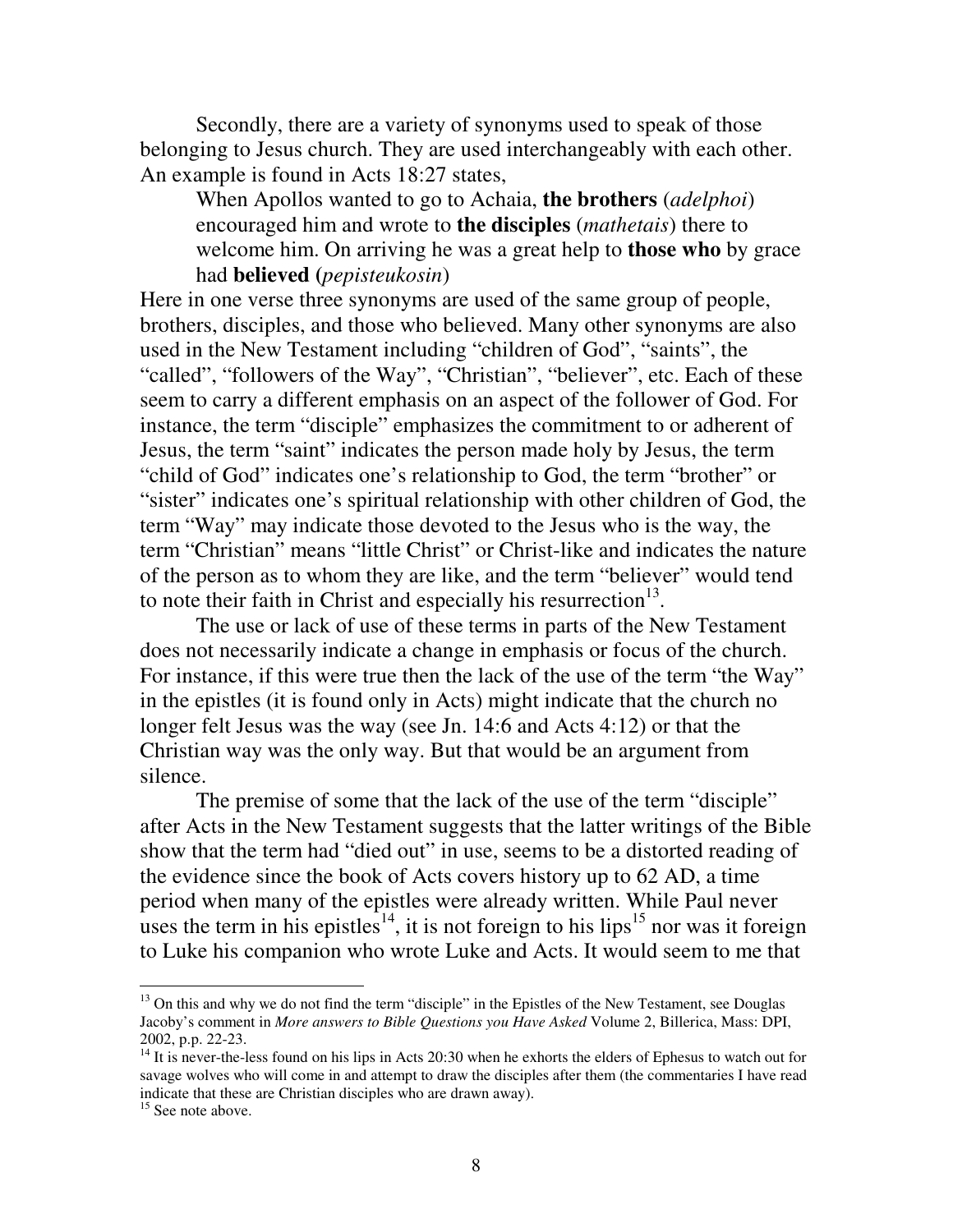if there was a change in emphasis in the early church that Luke would have learned it from Paul and would have exclusively used terms other than "disciple" in the book of Acts. As it is however, he uses the term 28 times, most of which describe the believers of Jesus.

The fallacy of depending on silence of Scriptural use of a term to determine the validity or obsoleteness of something is fairly easy to show. I found 144 Greek words that, like the term "disciple", are found only in at least one Gospel and in Acts<sup>16</sup>. The term Phillip (the Apostle) is found many times in the Gospels and Acts but not in the epistles. Following the line of reasoning of those who argue from silence, one could conclude that he became unimportant to Christianity as history progressed! But is that really so? The term nesteuw (to fast) occurs about 19 times in the Gospels and Acts but not in the Epistles. Does that mean it was not practiced or that it became unimportant in the early church? The term *mnemeion* (grave or memorial) occurs at least 35 times in the Gospels and Acts but not in the epistles. Should we conclude that this became obsolete in early church practice? Many other words occur many times in the Gospels and/or Acts but only few times in the Epistles. The word numphios (wedding) occurs at least 12 times in the Gospels and once in Revelation. Does that mean weddings were "out" in the early Church? The word "Peter" occurs about 4 times in the Epistles but over 150 in the Gospels and Acts. Does that mean Peter became unimportant in the church? The word for heal (*therapeuo*) occurs over 40 times in the Gospels and Acts but only twice in an epistle (Revelation). Did concern for healing take a back seat in the early church? The verb *ekballo* (to cast out) occurs over 70 times in the Gospels and Acts but only 4 times in the epistles. Should we attempt to discover a theological significance to this? The word *ploion* (ship) occurs over 60 times in the Gospels and Acts but only 3 times in the epistles. Were ships used less in the latter days of the first century by Christians? There are more, but hopefully these examples help us to see the futility of depending on the silence of scripture to establish or even support a theological position. In almost all the above one could come up with reasons why these words occur in the Gospels and Acts but not much, if any, in the epistles. But these reasons would all ultimately be conjecture. *Silence of word use does not demand or prove anything except that the word was not used.*

There are any number of reasons why these words and the word "disciple" and even the word "follow" (*akoloutheo*) do not occur or occur

<sup>&</sup>lt;sup>16</sup> Most of these 144 appear only in a small number of occurrences. Never the less there are several that occur frequently.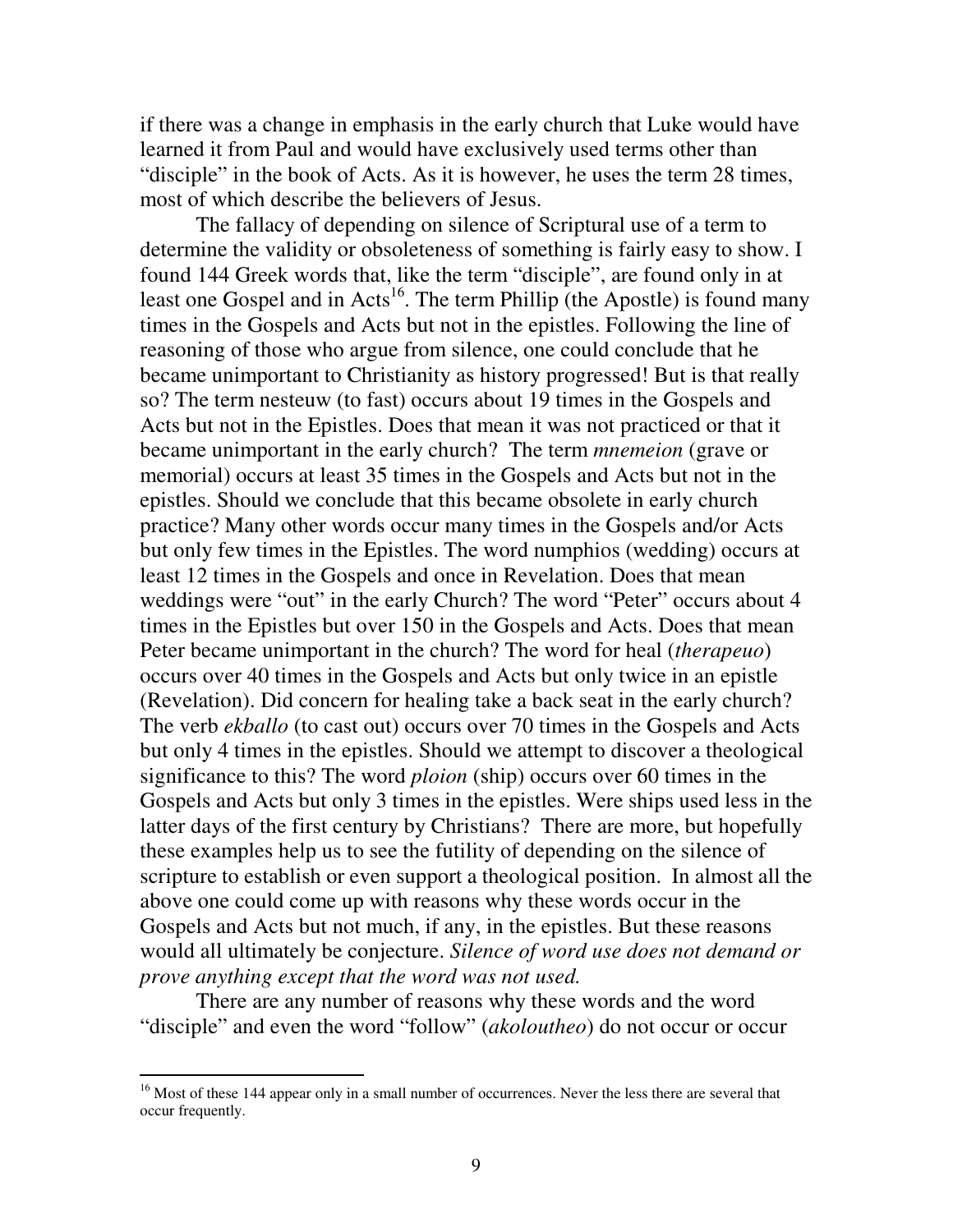vary rarely in the epistles. These range from genre, the setting of the writing, author preference, and the abundant synonyms available.

**The Scripture is not silent on the use of the word "disciple".** It was defined by Jesus in the Gospel, he commanded his disciples to make more disciples after his resurrection (Matthew 28:16-20), the disciples did just that and made more disciples after the church started (Acts 14:21), and the followers of Christ continued to be called disciples at least up until 62 AD in the New Testament. There is no indication in the text that the content of the meaning of the term "disciple" changed from what Jesus established in the gospels. Once again, the context of the gospels would tend to support the idea that Jesus' command in Matthew 28:19 to go and make disciples would have to take its meaning from Jesus previous teaching. In addition, it would be hard to conceive that Luke who wrote both Luke and Acts would have a different meaning for being "Jesus'" disciple in Acts than is set forth in Luke. Disciples of the Lord in Acts surely means the same as disciples of Jesus in the Gospels<sup>17</sup>. Otherwise we have one writer using the term "disciple" in two different ways in a sequential book series with out any hint of the change in the text. There are indeed minute differences in that the physical Jesus was not physically present in Acts, but the presence of the physical body of Jesus as I have shown above is not a necessary aspect of discipleship. The content of commitment to learn from him and follow his teaching and example, to deny self, and yes make him Lord of one's life remains constant.

# **Physical presence and the concept of**  $\alpha \kappa$ *o* $\lambda$ *ov* $\theta \epsilon \omega$  **(to follow) and its cognates in the New Testament.**

The term  $\alpha \kappa$ *o* $\lambda$ *o* $\nu \theta \epsilon \omega$  (*akoloutheo*) and its cognates ( $\epsilon \xi \alpha \kappa$ *o* $\lambda$ *o* $\nu \theta \epsilon \omega$ (exakolouthelo) **επακολυοθεω** (epakoloutheo), παρακολουθεα (*parakoloutheo*), and  $\sigma$ vvako $\lambda$ ov $\theta \epsilon \omega$  (*sunakoloutheo*) are all used in the New Testament. None of them are restricted in their semantic range to "physical presence" of a person but also contain a spiritual dimension.

*Exakouloutheo* is used in II Peter 1:16 for the idea of following "cleverly devised myths" and in 2:2 of following "licentious ways" and in 2:15 of "following the road of Balaam" 18 . The word here seems to mean a

<sup>&</sup>lt;sup>17</sup> I would think that the sum total of what Jesus taught as being his disciple as unveiled in the Gospels would be the least of what it would mean in the book of Acts.

<sup>&</sup>lt;sup>18</sup> These and the following translation quotes are from the NRSV.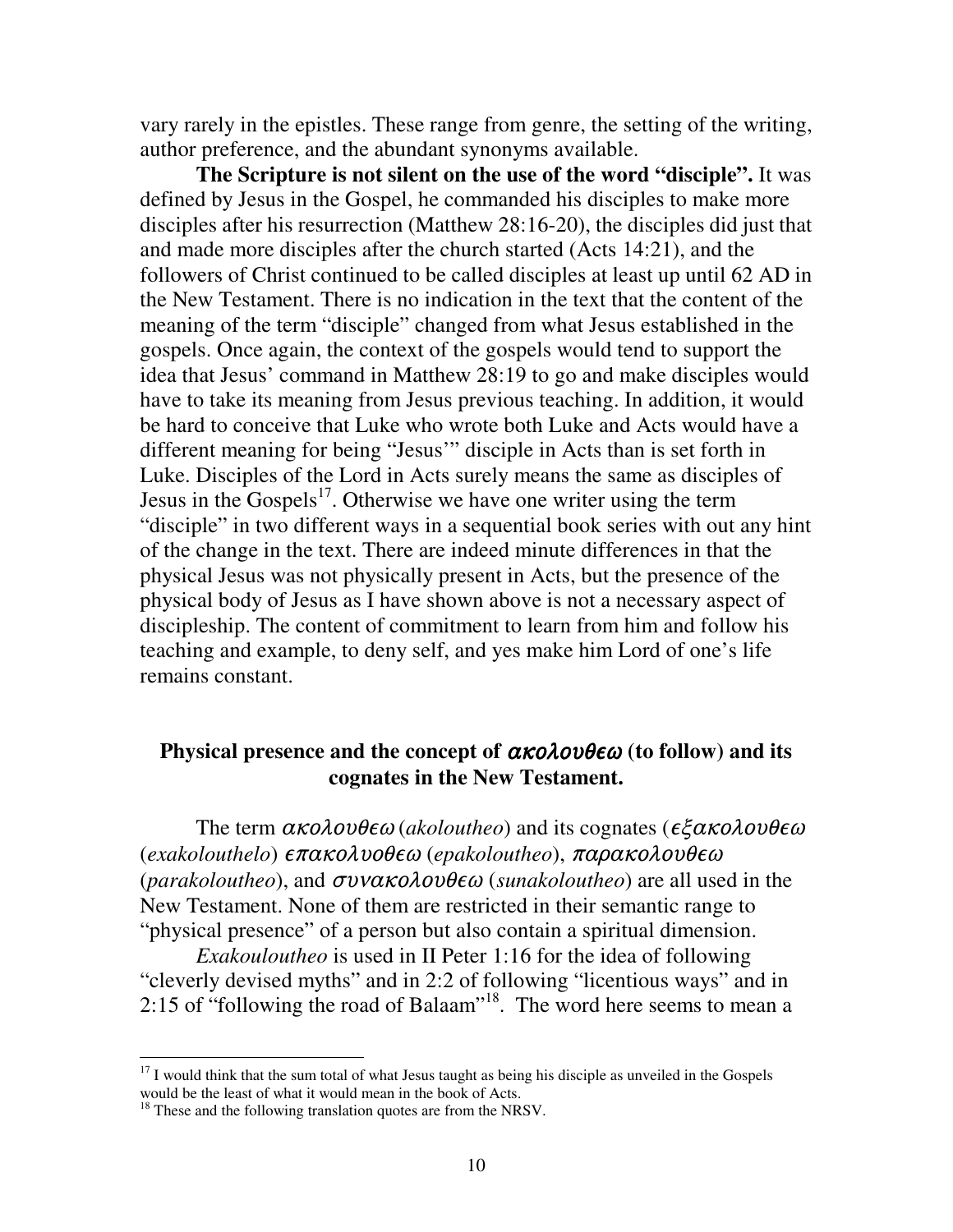following mentally and morally a way of life. It does not seem to necessitate a physical presence<sup>19</sup> of a person.

*Epakoloutheo* is used in I Tim 5:10 to describe a person who devotes herself to doing good. In verse 24 it describes sins that "follow" others. In I Pet 2:21 it is used of following the risen Jesus (non-physical following of Jesus since he is not around physically) in the area of suffering<sup>20</sup>.

*Parakoloutheo* also is not limited to the physical sense of following either. For instance II Tim 3:10 speaks of closely following or observing "my teaching, my conduct, my aim in life, my faith, my patience, my love, my steadfastness". To be sure Timothy was in the presence of Paul many times, but his following now was to imitate Paul's life in his absence. I Tim 4:6 speaks of Timothy's following "sound teaching". This would also not seem to necessitate Paul's continued physical presence.

*Sunakoloutheo* while it seems to always be used in the NT (but it only occurs three times there) of physical presence, can be used in the sense of to "follow an argument"<sup>21</sup>. Again, physical presence is not necessarily required.

*Akoloutheo* also is used of the ideas of following "customs" or obeying "statutes" or the way of truth.<sup>22</sup>. It is used in II Mac. 8:36 speaking of the Jews who "followed the laws which" God enacted.<sup>23</sup>

When these words are used of "following" a person they do usually indicate a physical presence. There are exceptions, however, such as we have seen in II Pet. 2:15 and I Pet. 2:21.

There is also another interesting use of this word group. It is in its use with reference to "divinity" or god/God. When used of divinity, the physical presence of the divine person is not necessary for one to "follow". For example Judith 5:7 (written around the beginning of the first century AD) uses akoloutheo in the following:

The people are descended of the Chaldeans: and they sojourned here to fore in Mesopotamia, and because they were not minded to follow  $(\alpha \kappa o \lambda o v \theta \epsilon \omega$ , akoloutheo) the gods of their fathers, which were in the land of the Chaldeans. And they departed from their parents, and

<sup>19</sup> Bauer, p. 271 shows this word can be used in the sense of "*obey, follow* an authority that may be personal . . .or impersonal"*.*

<sup>20</sup> Bauer, p. 282 shows that this term is used in the sense of "*devote oneself to* something".

<sup>21</sup> Liddell and Scott, *A Lexicon Abridged from Liddell and Scott's Greek-English Lexicon*, Oxford: Clarendon, 1982, p. 669.

 $22$  Bauer, p. 30.

<sup>23</sup> References to the Apocrypha and the Greek words used come from R. H. Charles, *Apocrypha and Pseudepigrapha of the Old Testament in English*, Vols. 1 and 2, Oxford: Clarenden, 1913 (here the quote is from Vol. 1, p. 143) and Edwin Hatch and Henry A. Redpath, *A Concordance to the Septuagint and other Greek Versions of the Old Testament (Incuding the Apocryphal Book)s,* in three volumes, Grand Rapids, Baker, 1983.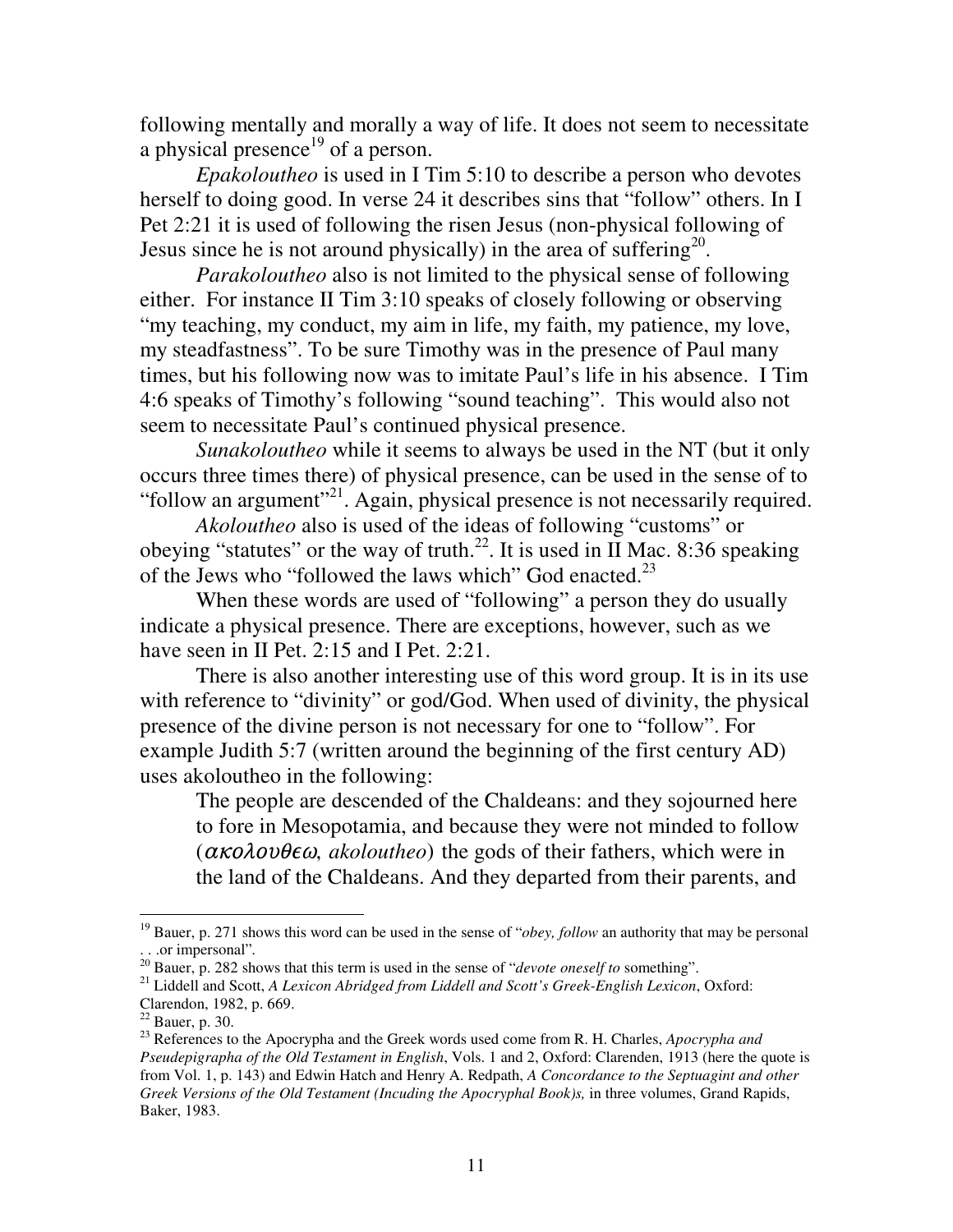worshipped the God of heaven, the God whom they knew, and they cast them out from the face of their gods, and they fled to Mesopotamia, and sojourned there many days.<sup>24</sup>

*Epakoloutheo* is also used in the sense of following "divinity or god/God. In Numbers 14:24 (LXX) it is used of Caleb to whom the Lord says, " $\dots$ because he has had a different spirit and has followed ( $\epsilon \pi \alpha \kappa$ o $\lambda$ ov $\theta \epsilon \omega$ , *epakoloutheo*) me fully, I will bring him into the land". In Joshua 14:8, Caleb states, "I followed ( $\epsilon \pi \alpha \kappa$ o $\lambda$ ov $\theta \epsilon \omega$ , epakoloutheo) the Lord my God fully." Sirach 46:6 (probably written in the  $2^{nd}$  century BC) speaking of Joshua states,

With hailstones and bolts, he cast them down upon hostile people and in going down he destroyed them that rose up. In order that all the nations (devoted to) destruction might know that Jahveh was watching their fighting: And also because he fully followed ( $\epsilon \pi \alpha \kappa$ o $\lambda$ ov $\theta \epsilon \omega$ , *epakoloutheo*) after God, and did act in piety in the days of Moses. 25

All these instances show that the physical presence, or continued physical presence of a person (whether human or divine) was not an absolute necessity for one to follow another.

Another word used quite often in the Gospels for "following after" someone is the word " $\sigma \pi \sigma \omega$ , (*opiso*)", which in association with a place means "*behind*<sup>26</sup>" and when in association with going behind a person, it means "*to follow someone*<sup>27</sup>" and "at the same time figuratively in the sense of 'be an adherent'"<sup>28</sup>. This latter sense is referenced by Bauer to Mt. 16:24; Mk. 8:34; Luke 9:23' and 14:27, all parallel passages of Jesus' call to follow him. W. Bauder notes how this word is used of following persons but also spiritual objects (II Ki. 13:2; Isa. 65:2; Jer. 3:17) as well as "dedication and obedience to a god (I Ki. 19:21; Jdg. 2:12f; Jer. 2:23; 7:6, 9; Ezek. 20:16; of Yahweh, Deut. 13:4; Sir 46:10)".<sup>29</sup> Hence, this word group "follow", like the term "disciple", is not limited to physical presence of the one being followed. When used of divinity whether of God or false gods it takes on a "spiritual" type of following since the physical presence of the deity is not available.

 $24$  Charles, Vol. 1, p. 252.

 $25$  Charles, Vol. 1, p. 491.

 $26$  Bauer, p. 578.

 $27$  Bauer, p. 578.

 $28$  Bauer, p. 578.

<sup>29</sup> *The New International Dictionary of NewTestament Theology* in 3 Volumes*, sv.* "Disciple", edited by Colin Brown, Grand Rapids: Zondervan, 1971, vol. 1, p. 492. In support of this is also I. Howard Marshall, *Commentary on Luke*, Grand Rapids: Eerdmans, 1979, p. 593.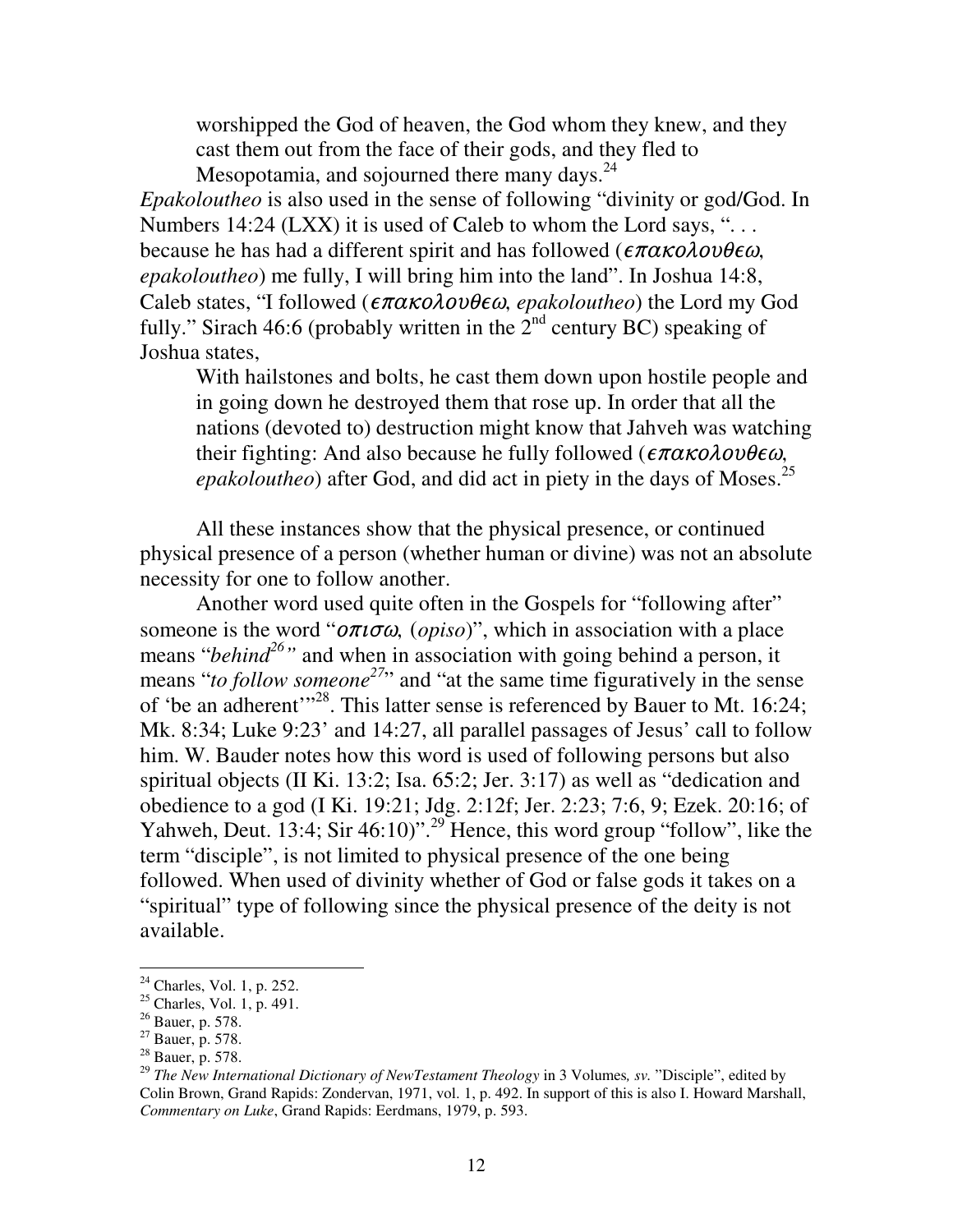## **A closer look at Luke 9:23-27 and its gospel parallels in light of Jesus' nature and his intention.**

Luke 9:23 states: *Then he said to them all: "If anyone would come after me ( opiso), he must deny himself and take up his cross daily, and follow (*- *, akoloutheo) me"*

In order to understand what Jesus meant by "come after" and "follow me" it is good to consider the context and nature of the passage. As seen from parallels in Matt. 16:24 and Mark 8:34 this statement was given to "the crowd" (Mk. 8:34) as well as the disciples.<sup>30</sup> On a larger contextual view, Jesus was in the region of Caesarea Philippi, a place dedicated to the Greek God Pan<sup>31</sup>. Here also Herod the Great built a temple in honor of the emperor Augustus. Because of this Lane states,

"The area was thus dominated by strong Roman associations, and it may be theologically significant that Jesus' dignity was first recognized in a region devoted to the affirmation that Caesar is  $\text{lord.}^{5,32}$ 

It is quite interesting that it is in this type of place, one of the worship of Pan and the exaltation of Caesar, that Jesus asked the question as to whom he really was. In answer, Peter in Mark says, "You are the Christ", in Matthew he states, "You are the Christ, the Son of the living God" and in Luke he states, "You are the Christ of God." These terms seem to indicate Jesus' special relationship with  $God^{33}$  as the Messiah and his divinity (as seen in the term "son of  $God$ ")<sup>34</sup>, although not fully understood by the disciples until

 $30$  Luke says it was addressed to "them all" which could include the crowds. Matthew only mentions that it was given to the "disciples". This is easily reconcilable since Matthew does not say the crowds were not also addressed but focuses on the disciples.

<sup>31</sup> Lane. P. 289.

 $32$  P. 289.

<sup>33</sup> Lane, p. 288-89.

<sup>&</sup>lt;sup>34</sup> Cf., Donald A. Carson, *Matthew*, Grand Rapids: Zondervan, 1984, pp 365-66. Although the term "Son of God" may just be a synonym for "Messiah" (see, Alan Hugh McNeile, *The Gospel According to St. Matthew,* Grand Rapids: Baker, 1980, p. 240 and 112) and there is much scholarly debate on the exact meaning of "Son of God" (on this see *The New International Dictionary of NewTestament Theology,* sv. "Son"), the gospels and the New Testament seem to assert Jesus' divinity (John 1:1; Phil. 2). Jesus, as the Son of God however, is so close to the Father that I. H. Marshall, commenting on John's use of the term with respect to Jesus' and the Father's relationship, states, "So close is the link between them that to deny the Son is to deny the Father . . . Father and Son belong inseparably to each other". Jesus, himself, seems to indicate his divinity as he as the son is also Lord (See Matt 22:37; 12:35; Luke 20:44).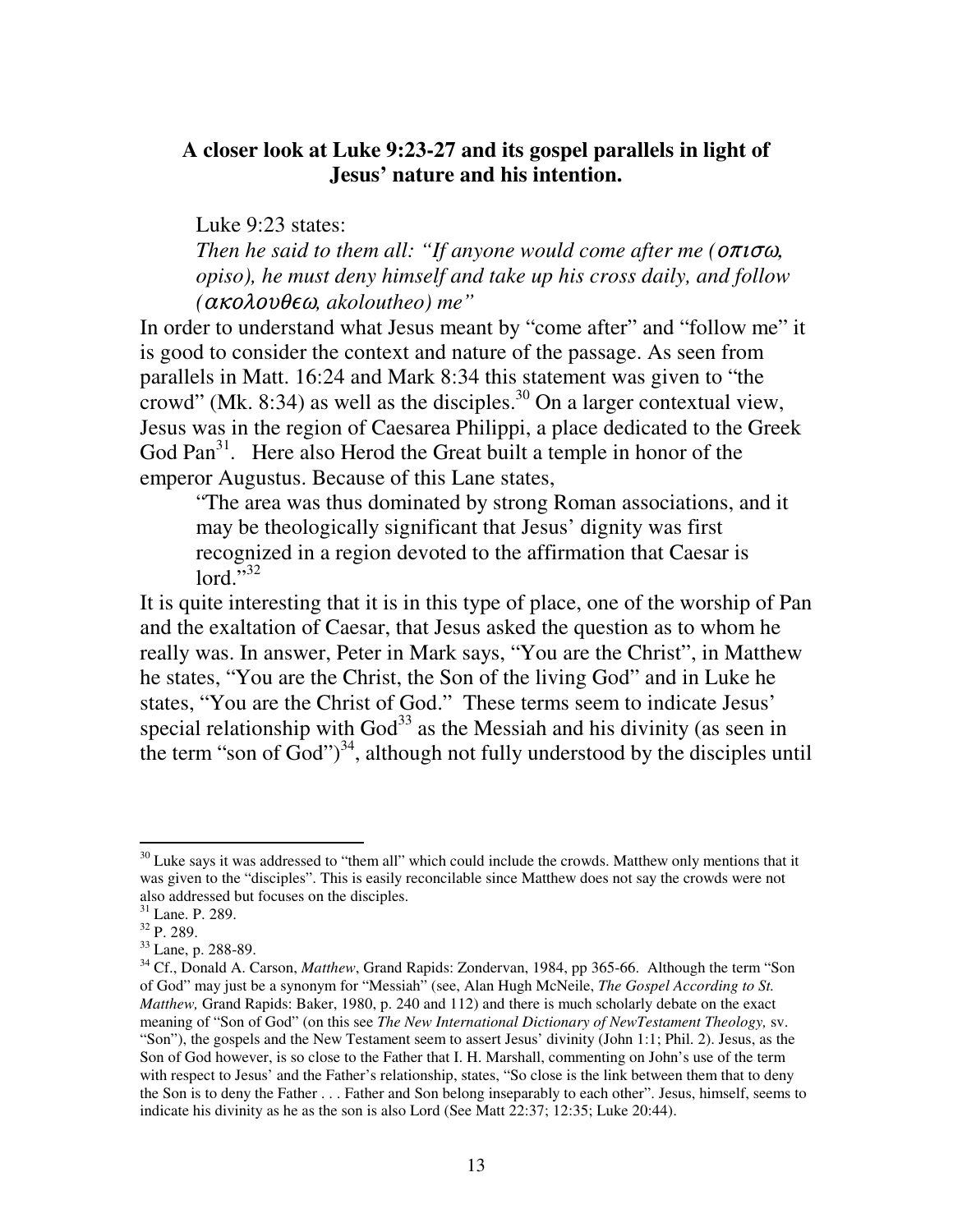later.<sup>35</sup> Jesus then complements Peter on his correct response and tells him that this was revealed to him by the Father in heaven and not by man (Matt. 16:17). Jesus then states that he will build his church and the gates of Hell will not over power it. All of this taken together would seem to highlight the lordship of Jesus, his Messiahship, and his close, even divine, relationship with God. Here we find the first time this concept was confessed by the disciples<sup>36</sup> even though they did not totally understand what that meant (as is evidenced by Peter rebuking Jesus for claiming that he would die). It seems that upon this confession, Jesus turned to the consummation of his mission, that of going to Jerusalem to suffer, die, and resurrect. Jesus' association with God, his lordship and his divinity (Jesus and the New Testament certainly seem to describe him as God, although not totally understood at this point by the disciples) and his determination to build his church even though he is going to Jerusalem to die, sets the stage for Peter's rebuke. Jesus "begins" (Mark 8:31; Matt. 16:21) to tell the disciples that he must go to Jerusalem, suffer, die, and rise again. Peter, calling him "Lord" (Matt 16:22), rebukes him. Jesus in response rebukes Peter (or is it Satan in his use of Peter?) and addresses the spiritual forces at work by saying, "Get behind me Satan" (Matt. 16:23). This highlights the spiritual battle that is going on here. The spiritual/divine nature of what is spoken of here in this context is further bolstered when one sees that these gospel passages are immediately followed by the passage on the Transfiguration where Jesus is exalted, transfigured, and a voice from Heaven states, "This is my Son whom I have chosen; listen to him" (Luke 9:35). The divine/spiritual element is indeed involved in the context of these passages concerning following Jesus.

As one can see, the setting here is not one of only human nature, it is one of divine nature: It was a battle of the Son of God, the Messiah, against Satan. The human element is there of course but we must not miss or exclude the divine (spiritual) element either. All this sets the stage for Jesus' strong statement about what it takes to be his disciple.

Jesus, speaking to the *crowd* (Luke 9:23) (a group of more than just his disciples), states "if *any one* would come after me" (emphasis mine) he must deny himself and take up his cross daily and follow me." The concept of "come after me" is a synonym for the idea of "following" (*akoloutheo*) 37 in the sense of "an adherent"<sup>38</sup>, which is also another synonym for

<sup>&</sup>lt;sup>35</sup> For instance see Thomas' statement to the risen Jesus. "My Lord and my God", John 20:28. This concept of what Jesus meant when he spoke of his death and resurrection was not understood by his disciples until after his resurrection. See Mark 9:32; Lk. 9:45; 18:34; cf. Jn. 12:16.

<sup>36</sup> McNeile, p. 240.

<sup>37</sup> Marshall, p. 373.

 $38$  Bauer, p.  $578$ .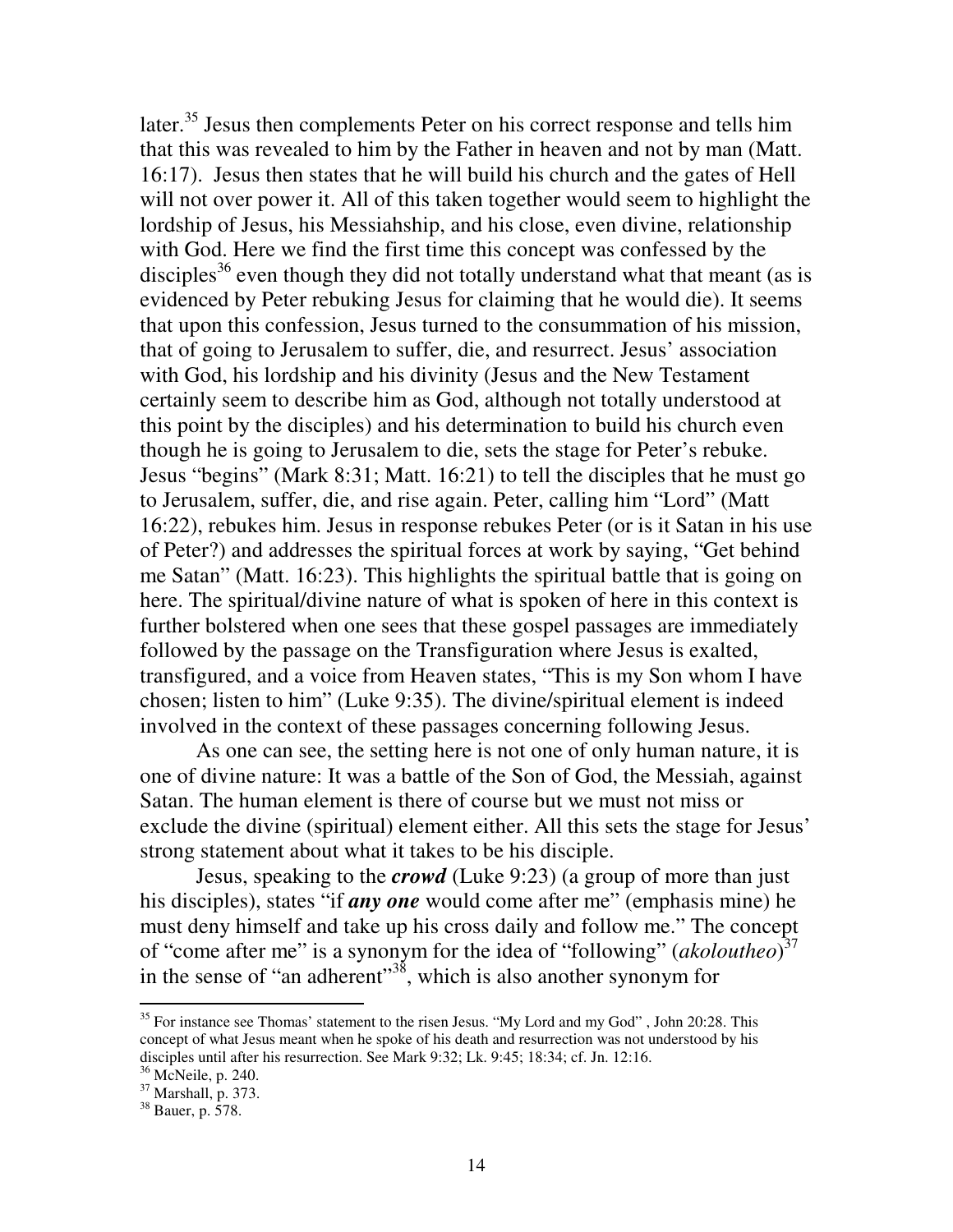"disciple".<sup>39</sup> Marshall states concerning this verse, "what follows is no longer private teaching for the disciples but . . . rules for all who contemplate following Jesus."<sup>40</sup> Thus, this is a statement for all who would follow Jesus. Of each of these would-be (or continue-to-be) disciples were required three things: (1) denial of self, (2) taking up his cross daily, and (3) following  $Jesus<sup>41</sup>$ .

These three concepts follow hard on the heels of Luke 9:22 (and the other two parallel passages in Matthew and Mark) concerning Jesus' suffering, death, and resurrection. Hence, the understanding of their meaning must be seen in that context. Denial of self is necessary. One could not follow Jesus in his suffering, death, and resurrection without self-denial. One's self does not normally want to die. This word seems to be equivalent to the phrase "hate one's life" ( $\mu \nu \sigma \nu \epsilon \nu \tau \eta \nu \psi \nu \chi \eta$ ) in Luke 14:37 where Jesus makes it a requirement of being his disciple.<sup>42</sup> Lane states:

. . .those who wish to follow him must be prepared to shift the center of gravity in their lives from a concern for self to reckless abandon to the will of God. The central thought in self-denial is a disowning of any claim that may be urged by the self, a sustained willingness to say 'No' to oneself in order to be able to say "Yes" to God. This demand is reinforced and intensified by the horrifying image of a death march. Bearing the cross was not a Jewish metaphor, and Jesus' statement must have sounded repugnant to the crowd and the disciples alike.

 $39$  That this seems to be a synonym for disciple would seem to be the case also from the somewhat parallel passage in Luke 14:25-27 which, like the passage here in Luke 9, depicts the same three criteria for following Jesus, denial of self=hate self, taking up cross=carrying cross, and following Jesus. Marshall seems to agree when he states that the passage in Luke 14:25ff is a repeat of the teaching in 9:23, p. 591. <sup>40</sup> Marshall, p. 373, Lane. P. 306. Lane states that the mention of the crowd "indicated that the stringent demand for self-renunciation and cross-bearing extends not only to Church leaders but to all who confess that Jesus is the Messiah. It was the Lord's intention that those who follow him should not be detached observers of his passion, but men who grow in faith and understanding through participation in his sufferings. Only in following on the way of the cross is it possible to understand either the necessity of Jesus' humiliation or Jesus himself."

<sup>&</sup>lt;sup>41</sup> Lane, p. 307, note 102, comments that Mark 8:34 "is not a call to discipleship, but a statement regarding the conditions for *following* Jesus". He notes that "discipleship" involves two things, the will of Jesus to have men follow him and their response. This verse seems to represent their response. Hence, in the gospels we might ought to consider the difference between Jesus' call to discipleship and men's required response. Just because the people followed him physically did not make them a true disciple of Jesus. Lane (p. 307) here also states that he thinks that the idea of "follow" does not possess the "technical meaning of 'discipleship', but refers to that common commitment to Jesus which distinguishes all Christians from those who fail to recognize him as God's appointed Savior". But Lane does not, however, develop the idea of a "technical" sense of being a disciple. He does also seem to distinguish between "disciples" and "believers" (p. 306) but does not expand on that or support that idea. Lane is probably looking at this idea only through the eyes of the gospel of Mark not taking in consideration other seemingly parallel passages. I personally see this as a statement as to the conditions of Jesus' discipleship as I believe it parallels the substance of Luke 14:25-27.

 $42$  On this, see Marshall, p. 373.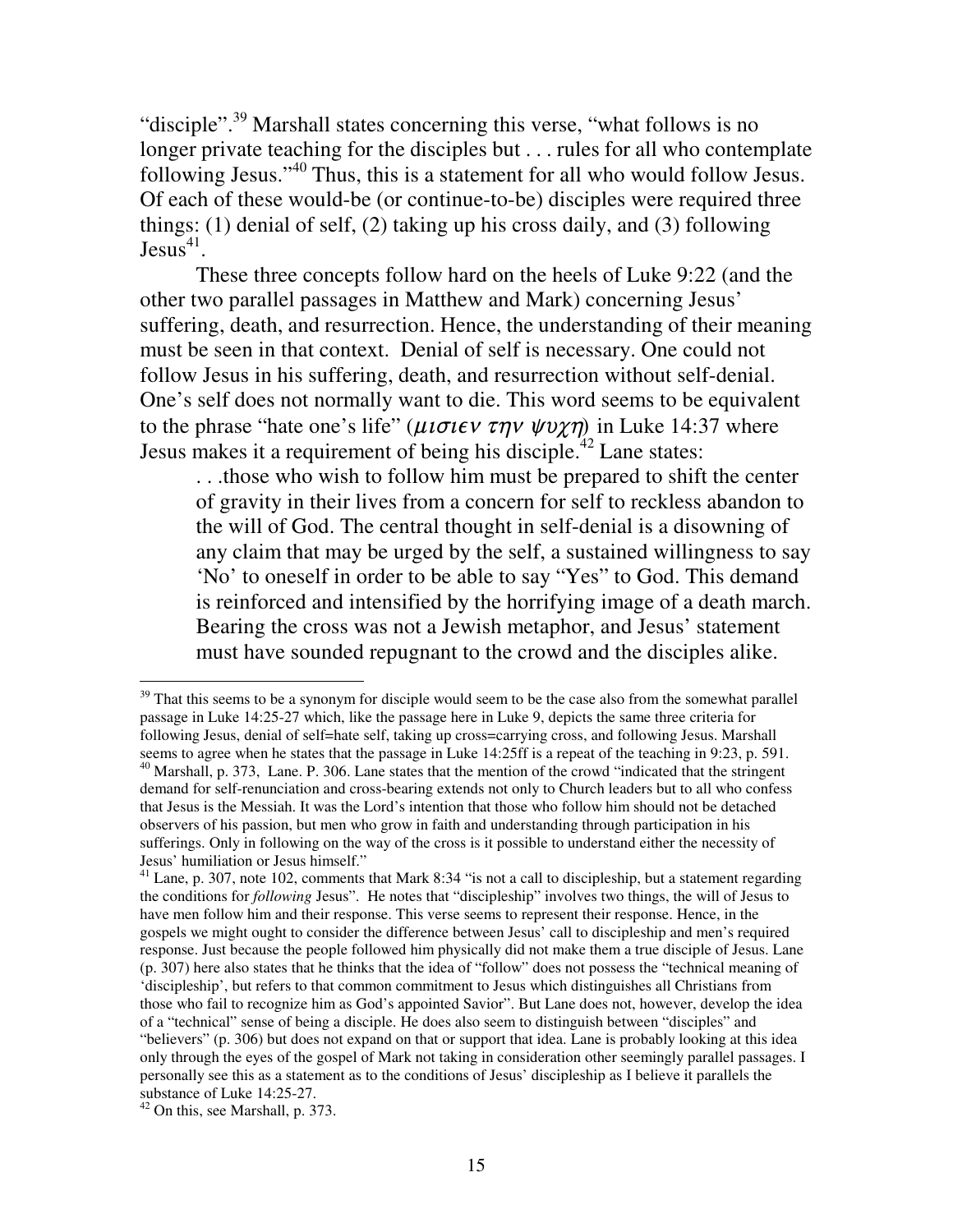The saying evokes the picture of a condemned man going out to die who is forced to carry on his back the crossbeam upon which he is to be nailed at the place of execution. By the time Mark prepared his Gospel this had become cruel reality, both for Jesus and for the Church. Jesus' words were a sober caution that the commitment for which he asked permitted no turning back, and if necessary, a willingness to submit to the cross in pursuance of the will of God. His followers must be prepared to die, for they share the same veiledness that permits his own humiliation. The call to follow Jesus, which recapitulates the action in which self-denial and cross-bearing are to be manifested, provides a vivid reminder that suffering with the Messiah is the condition of glorification with him (Rom. 8:17).

Taking up one's cross daily also depicts death. Of this Marshall states: ... the would be disciple must take up his cross ... The phrase  $\alpha \iota \rho \alpha$  $\tau$ ov  $\sigma$  $\tau$ av $\rho$ ov is used literally of carrying one's cross to the place of execution . . . Crucifixion was a common fate in first-century Palestine, and the use of the metaphor requires no elaborate explanation. Jesus calls his followers to be prepared for death by crucifixion 43 .

Lane's statement that "bearing the cross was not a Jewish metaphor" (see above) may be true but Luke's use of the term **"daily"** indicates that what Jesus **meant** by "take up one's cross" was more an **attitude** than the actual act of marching to the cross carrying the patibulum. Hence, Jesus made it somewhat metaphorical. This must be the case since one can only march to his cross once and die. To do it daily shows that Jesus had something more in mind than just physical death here (although a physical death would not necessarily be excluded). Marshall continues his discussion with the following:

This saying is, however, from the first metaphorical, since it refers to the action of the already condemned man in bearing the patibulum of his cross to the place of execution. Let the disciples take up the position of the man who is already condemned to death. Hence the saying refers not so much to literal martyrdom as to the attitude of self denial which regards its life in this world as *already finished;* it is the attitude of dying to self and sin which Paul demands . . .Hence Luke's addition of the phrase  $\kappa \alpha \theta$   $\eta \mu \epsilon \rho \alpha \nu$  (daily). Where Mark has in mind

<sup>43</sup> P. 373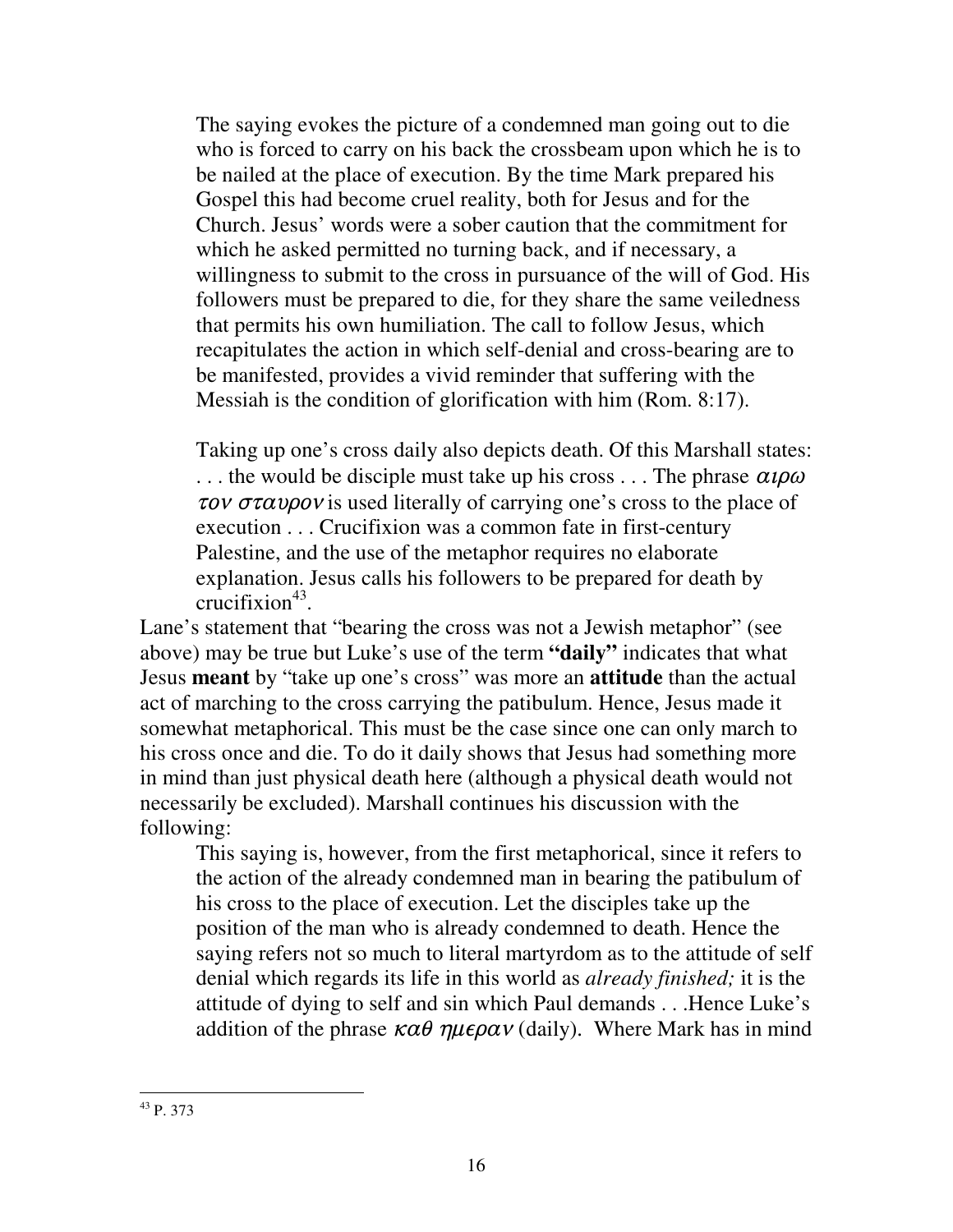the initial act of self-renunciation, Luke stresses the need for a daily renewal of such an attitude".<sup>44</sup>

The third component of man's requirement to be a disciple is to "follow" Jesus (akoloutheo, compare Luke 14: 27). This requirement also must be seen in light of the context and surrounding terminology. Jesus is on his way to Jerusalem to suffer, die, and rise again. In doing so, Jesus himself has to deny himself and take up his cross (literally, and I would say metaphorically or "daily" on his way to Jerusalem, that is, he has to daily muster his determination to go to Jerusalem to suffer and die and rise again). To follow Jesus *literally* here would be a daily willingness to go to Jerusalem, to suffer many things, be rejected by the elders, chief priests and teachers of the law, and be killed and on the third day rise again (Luke 9:21- 22). It is interesting that most commentators focus here on the aspect of Jesus' death (death to self and physical death) as something disciples need to be ready to do in following Jesus. But I have not read of any that mention also in this context the concept of resurrection from the dead. To literally (or spiritually) follow Jesus in this context one must also mean to follow him in his resurrection. This salvific (Jesus' resurrection to life seems to be salvific) aspect of following seems also to be indicated in the verses which follow. Luke 9:24-27 (compare parallels of Mark 8:35-39 and Matt. 16:25- 28) states:

For whoever wants to save his life will loose it, but whoever loses his life for me **will save it**. What good is it for a man to gain the whole world and yet lose or forfeit his very self? If anyone is ashamed of me and my words, the Son of Man will be ashamed of him when he comes in his glory and the glory of the Father and of the holy angels. I tell you the truth, some who are standing here will not taste death before they see the kingdom of God. (Emphasis mine).

Marshall states (p. 376):

The issue in the earlier verses was that of costly discipleship as the way to ultimate salvation. Now it is made clear why the choice between following and not following Jesus is so crucial. It is upon one's attitude to Jesus now that ultimate salvation depends; the point is put negatively: to refuse Jesus leads to rejection by the Son of man at the Judgment.

To follow Jesus in his resurrection demands more than man can do on his own. It takes God to raise from the dead. It takes Jesus to raise one from the dead! Only by following him would this be possible. As stated in the Luke

<sup>44</sup> pp. 373-74.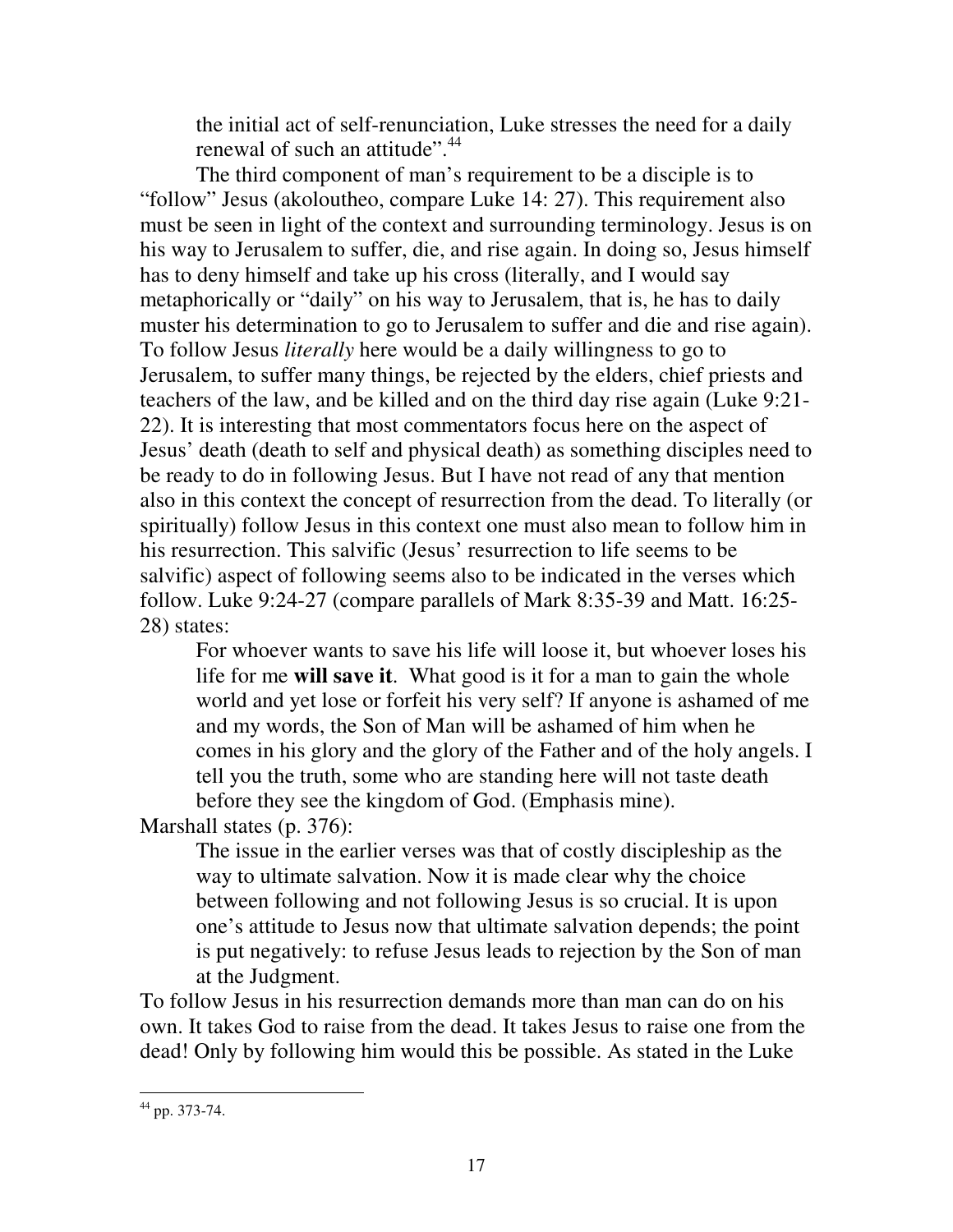9:24-27 passage quoted above, saving one's life requires losing it (i.e. selfdenial), not being ashamed of Jesus or his words (being willing to suffer up to the point of death on a cross, i.e., taking up one's cross) and being received by the Son of Man, the Father, the Holy angels, and seeing the kingdom of God. Salvation indeed seems to include one following Jesus (i.e. being his disciple) not only up to the point of physical death, but also in Jesus' own resurrection.

In light of all the eschatological elements in this passage, the confession of Jesus as the Messiah, the acclamation of Jesus as the Son of God, the concept of Jesus' and his disciples' resurrection, the coming of the Son of Man, the judgment (as seen in the parallel passage of Matthew 16:27) and the concept of "seeing the kingdom come with power", the assertion that the concepts of "denial of self", "taking up one's cross daily" and "following" Jesus as having only a literal, physical, or earthly connotation would seem to too narrowly restrict their meaning. The context would seem to demand a wider semantic field. If only a literal meaning here is to be understood as Jesus' intent, then the disciples could only have physically followed him up to the point of his death. This would also seem to force the "physical realm" on the context, something that is here not warranted. If one understands the idea of "seeing the kingdom" here as the day of Pentecost and/or the beginning days of the church<sup>45</sup> it is not possible that Jesus' meant for the disciples to follow him literally and die with him in Jerusalem. That would be the only way a literal understanding of the passage could be taken. They would not be alive to see the kingdom come with power.<sup>46</sup> If no spiritual dimension is allowed here, the disciples also could not follow him in resurrection. On the contrary, a spiritual dimension seems to be demanded! The context demands that they follow him not only up to the point of death but into the resurrection. How can this be? In order to understand what Jesus is intending to say seems to require us to allow his own death and resurrection to be the interpretive center of his teaching. That would require us to understand that the concept of "following" was broader and intended by Jesus to be broader than the physical. It would also demand

<sup>&</sup>lt;sup>45</sup> And there is debate on what "kingdom" here really means, See Marshall p. 379. Carson (pp. 380-82) discusses seven different views of what the "kingdom" in this context means and seems to favor the idea (in the Matthean version (16:28)) of it "having a more general reference—viz., not referring simply to the Resurrection, to Pentecost, or the like, but to the manifestation of Christ's kingly reign exhibited after the Resurrection in a host of ways, not the least of them being the rapid multiplication of disciples and the mission to the Gentiles. Some of those standing there would live to see Jesus' Gospel proclaimed throughout the Roman Empire and a rich 'harvest' (cf. 9:37-38) of converts reaped for Jesus Messiah."

<sup>&</sup>lt;sup>46</sup> This is of course unless one sees the coming of the Kingdom as a reference to the Transfiguration. But see Carson's criticism of that idea (p. 380-82).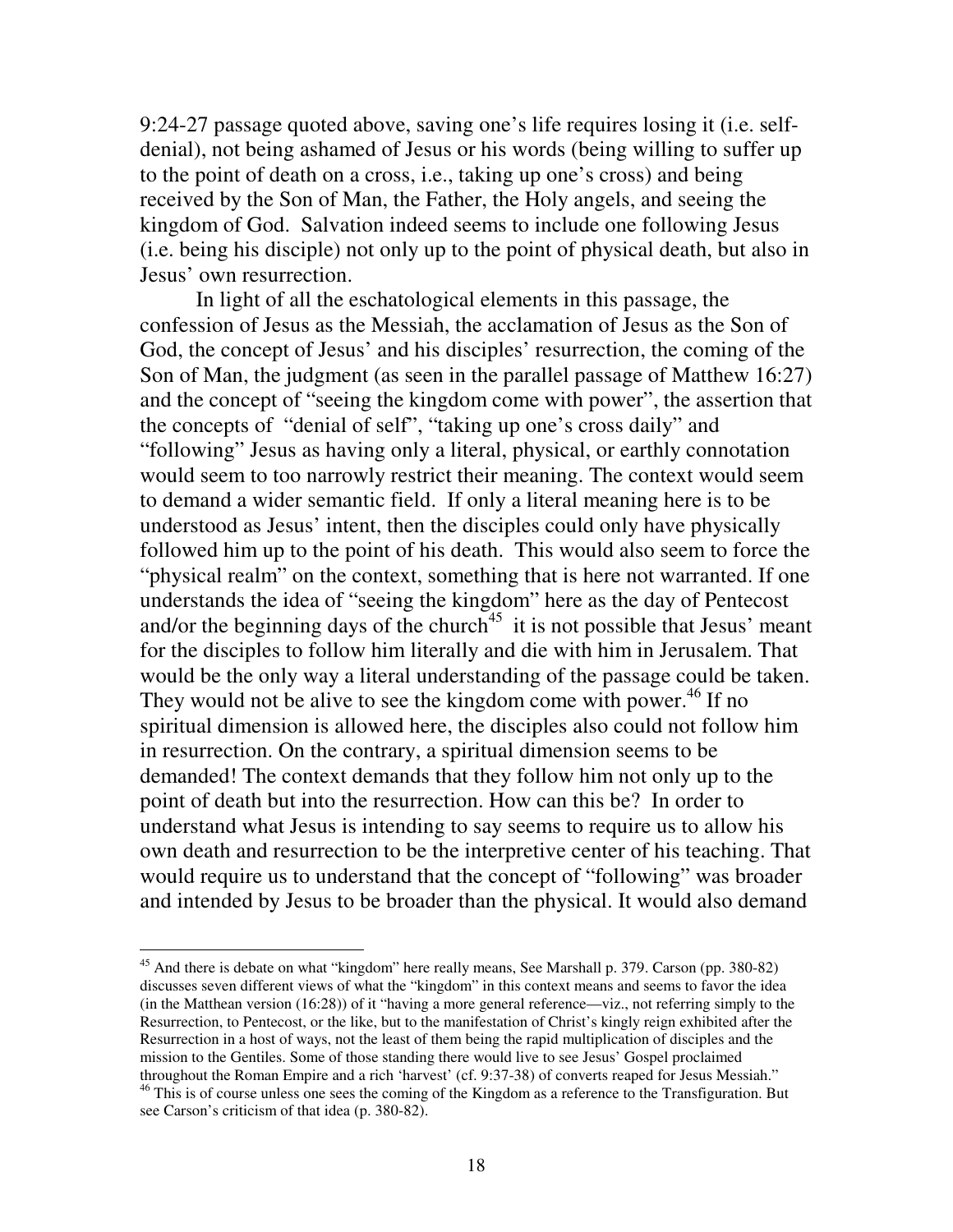that we see the meaning of his words through the hindsight of the meaning of his death and resurrection.

Then, what does it mean to "follow" Jesus here? What did Jesus intend? It might help to look at a couple of passages that seem to elucidate what Jesus means by "follow" in the eschatological context of his death and resurrection. Peter was specifically rebuked here in the passages under consideration. He was challenged to deny himself, take up his cross, to follow, and not to be ashamed of Jesus. Indeed all the apostles and other disciples also were to follow Jesus. Peter, in the heat of the moment of Jesus' arrest, denies Jesus three times and does not follow Jesus (in this spiritual manner, Matt 26:69ff). After his resurrection Jesus seems to reinstate Peter as is seen in John 21. In this context, the gospel of John states (verses, 17b-23):

Jesus said, "Feed my sheep. I tell you the truth, when you were younger you dressed yourself and went where you wanted; but when you are old you will stretch out your hands, and someone else will dress you and lead you where you do not want to go." Jesus said this to indicate the kind of **death** by which Peter would glorify God. Then he said to him, "**Follow** (*akoloutheo*) me!" Peter turned and saw that the disciple whom Jesus loved was following (*akoloutheo*) them. (This was the one who had leaned back against Jesus at the supper and had said, "Lord, who is going to betray you?") When Peter saw him, he asked, "Lord, what about him?" Jesus answered, "**If I want him to remain alive until I return, what is that to you?** You must **follow** (*akoloutheo*) me". Because of this, the rumor spread among the brothers that this disciple would not die. But Jesus did not say that he would not die; he only said, "**If I want him to remain alive** until I come, what is that to you?" (Emphases mine).

The concept of following Jesus seems here to be elucidated further. It cannot be merely physical following on earth, since Jesus is about to go into heaven. Peter already missed his chance to physically follow Jesus in death and resurrection at Jerusalem. It must be a spiritual following, a following that yes for Peter will mean martyrdom eventually, but one in which he will also follow in the resurrection and result in his entrance into Heaven. This spiritual following was announced to Peter and other disciples even prior to his death in John 13:36 where Jesus states, "Where I am going you cannot follow now, but you will follow (*akoloutheo*) later". Jesus seems to be talking about Heaven and the "Father's house" where he was going to "prepare a place" for his disciples (Jn. 14:2, cf. verse 5-6 also and its spiritual dimension to this "following", this *alkoloutheo*).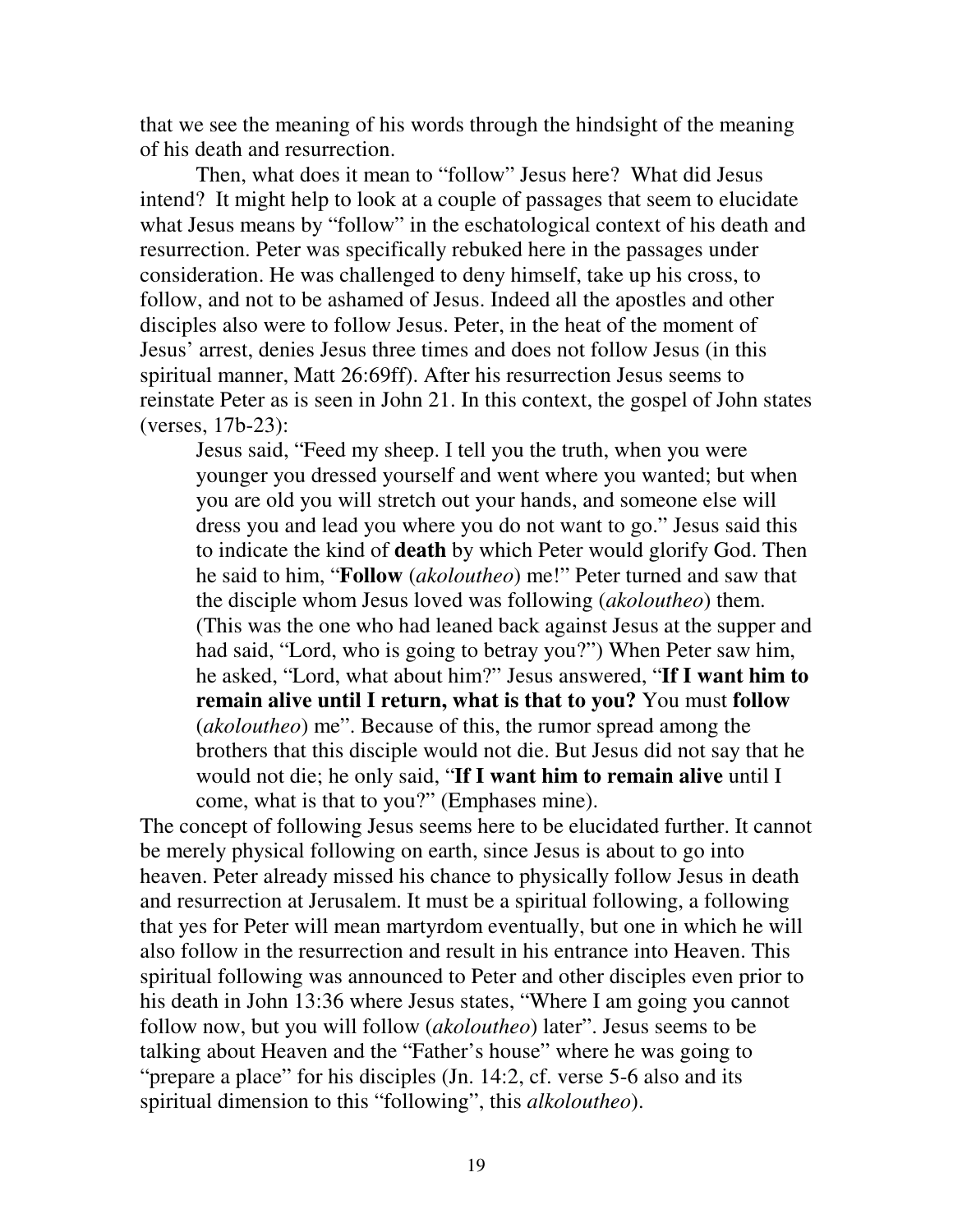The following here is not a literal following of Jesus to Jerusalem to die on the cross there. The whole context of Peter's reinstatement concerns his willingness to follow Jesus in loving Jesus by taking care of his sheep, feeding his sheep, and feeding his lambs (Jn. 21:15-17). That Jesus' statement that one must deny self, take up cross and follow did not require physical death, seems to also here be indicated. Jesus, here in John 21, shows that the matter of the necessity of physical death as part of following him is **not** an absolute requirement as Jesus presents the open possibility of John not going through death (verse 22).

The concept of following Jesus in a **spiritual** manner (though it involves our physical response) seems to be indicated for all Christians/disciples and seems to be to what we are called. Peter himself learned this and taught it. He states (I Peter 2:19-21):

For it is commendable if a man bears up under the pain of unjust suffering because he is conscious of God. But how is it to your credit if you receive a beating for doing wrong and endure it? But if you suffer for doing good and you endure it, this is commendable before God. To this you were called, because Christ suffered for you, leaving you an example, that you should follow ( $\epsilon \pi \alpha \kappa$ o $\lambda$ ov $\theta \epsilon \omega$ , *epakoloutheo*) in his steps.

To follow Jesus involved physical action on the Christian's part but the actual following was spiritual since the physical Jesus was not present. But if following Jesus in his death does not require "physical death" how is it accomplished? The New Testament seems to indicate that that happens at baptism. Romans 6:3 states,

Or don't you know that all of us who were baptized into Christ Jesus were baptized into his death? We were therefore buried with him through baptism into death in order that, just as Christ was raised from the dead through the glory of the Father, we too may live a new life. If we have been united with him like this in his death, we will certainly also be united with him in his resurrection. For we know that our old self was crucified with him so that the body of sin might be done away with, that we should no longer be slaves of sin—because anyone who has died has been freed from sin. Now if we died with Christ we believe we will also live with him.

The way to follow Jesus in his death and resurrection seems to be through baptism. At baptism one dies with (unites with, is buried with) Christ and will participate in the eschatological (yes even I believe a physical) resurrection of the last day. Here then would seem to be the way to the true fulfillment of Jesus' demand to take up one's cross and follow: Denial of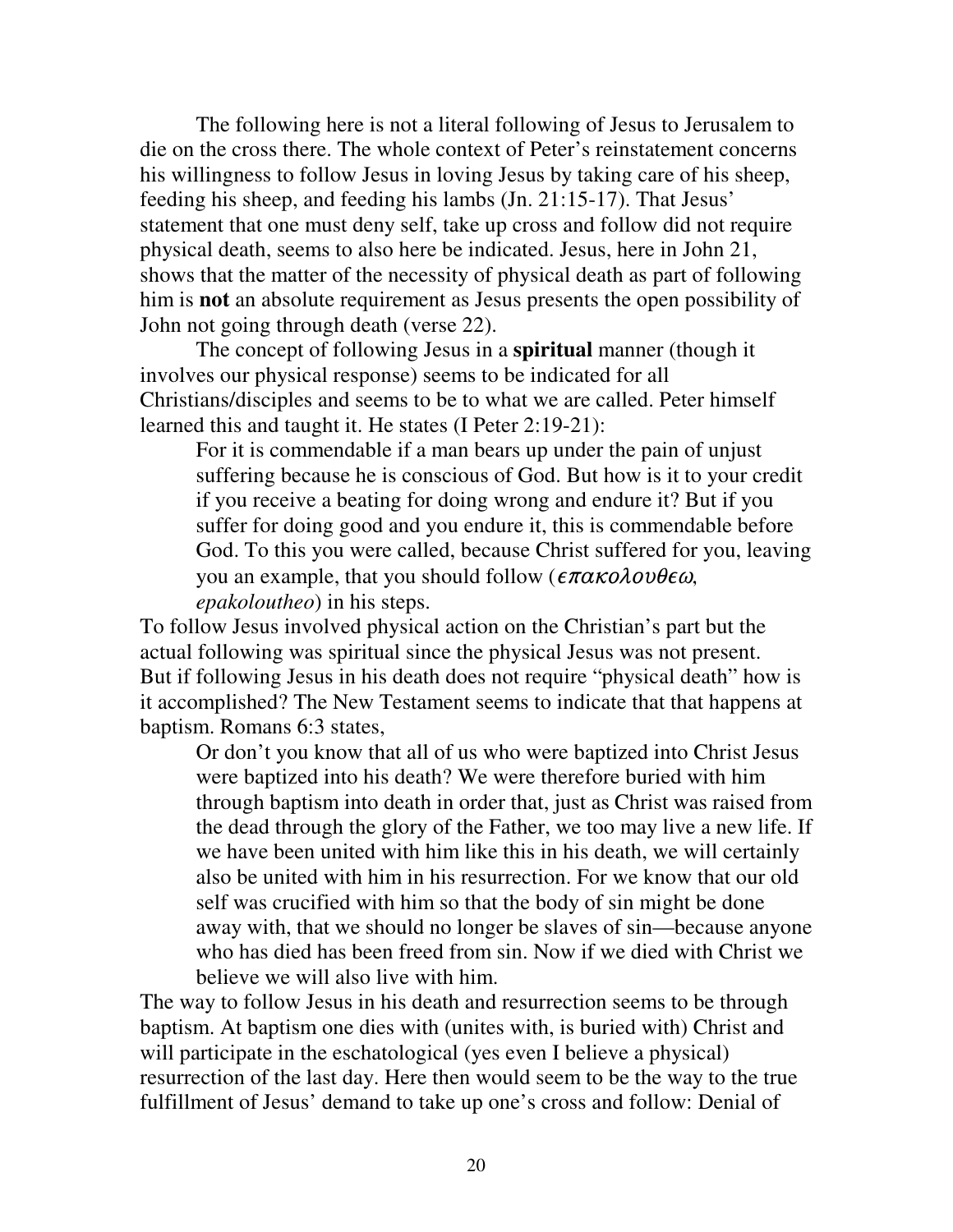self, taking up one's cross (i.e., being willing to die for him, which is making him Lord), and being baptized. Only in this way can we follow Jesus in his resurrection.

It should be evident from what we have discussed above that the concept of *akoloutheo* ("to follow") and its cognates do not always demand a physical presence of a person being followed. This is especially the case when the person being followed is also divine! In looking at Luke 9:23 in its context of Messiahship, the Son of God, the idea of following in death and resurrection, the judgment of the last day, and the aspect of seeing the kingdom all point to something in this idea of "following" that is greater than this world. It seems to indicate a context of something larger than our human selves. It seems to indicate a command to follow someone who is of God, a divine person. If that is the case, and I do believe Jesus was God, he was divine, then the term "*akoloutheo*" here in Luke 9:23 would take on a non-physical sense, the sense of following a divine person, a following of God. From this perspective then following Jesus here is not meant to be exclusively physical (it may be physical for a while since Jesus was here physically for a while) but also has a spiritual dimension, which continues after his death and resurrection. This is consistent with the use of *akoloutheo* and its cognates when used of divinity in literature of Jesus' day.

In conjunction with being a disciple of Jesus (I am taking the terms *erchesthai opiso* (come after) and *akoloutheo* (to follow) here to be synonyms indicating discipleship) $47$ , I must note that the requirements stated here in Luke 9:23 and parallels are eschatological, belong to the Kingdom age, and are binding on us today just as much as they were on the disciples of Jesus' day. To do otherwise would seem to restrict the Gospel passages to another age and possibly rob them of the content of the divine nature of Jesus. If Jesus is divine, to follow him in his death and resurrection would ultimately seem to require a spiritual (not just physical) following. If these passages are eschatological aspects of the Kingdom of God (which they do seem to be) then they apply to this present age<sup> $48$ </sup>. If this is true, then the salvific elements here also apply to this age. Following Jesus in the way defined by him (i.e., being his disciple) then would be necessary for salvation. If so, it would seem that they should be part of the Gospel message of salvation, which we are to preach.

<sup>47</sup> *The New International Dictionary of New Testament Theology* seems to treat them as synonyms under the common heading of "disciple". Lane, p. 373, also sees these and what follows in that verse indicating "rules of discipleship".

 $48$  That is of course if one believes the church age is part of the Kingdom age. Otherwise one would have to posit some type of intermediate age such as some Dispensationalist do who see the Kingdom held in abeyance until later and the Church age temporarily put in its stead.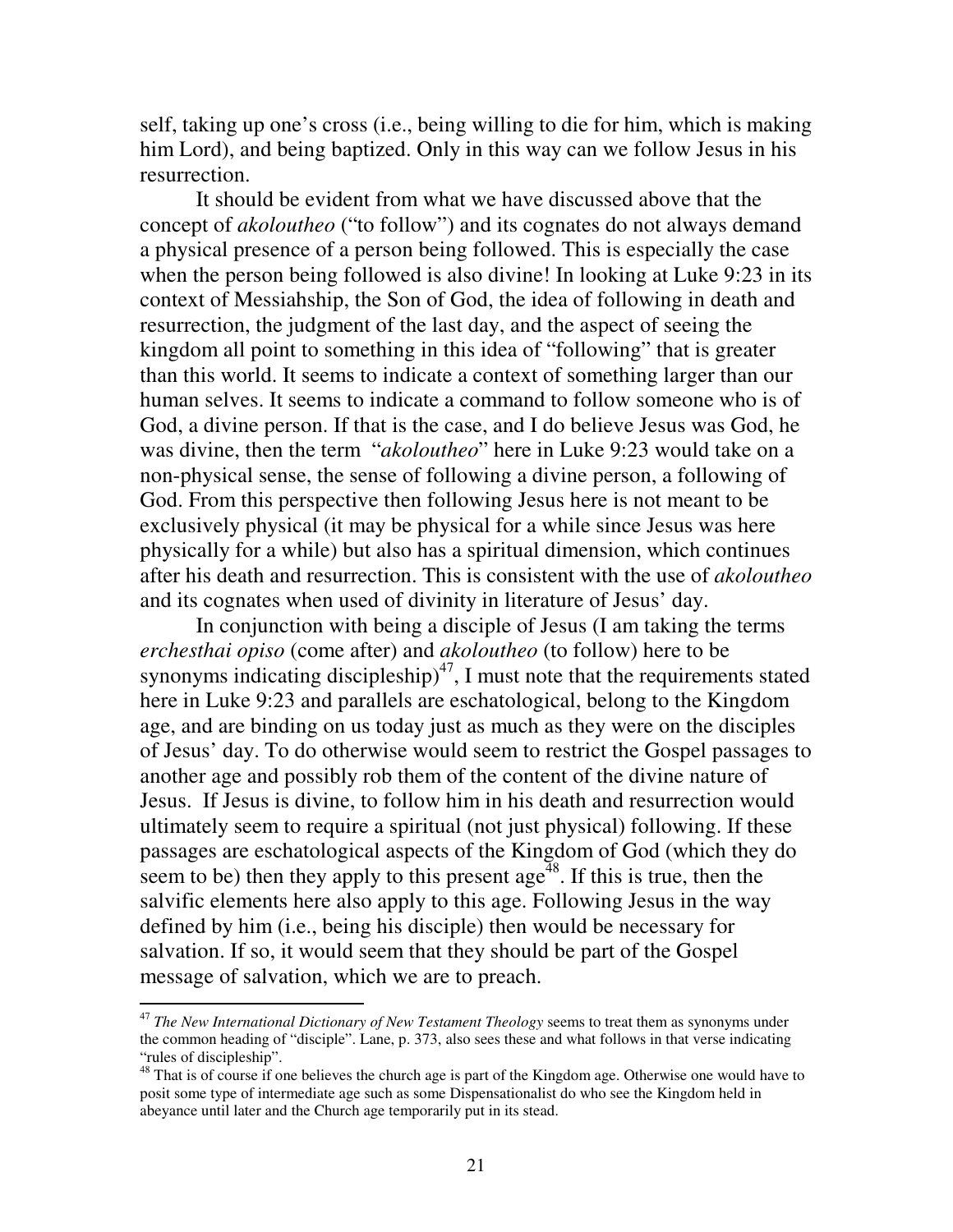# **Another Look at Matthew 28:19**

The concepts of "disciple" and "to follow" have both been shown to have semantic fields, which exist with or without the physical presence of the one who is followed. How does all this pan out in what we as disciples are commanded to do for instance in Matthew 28? Matthew 28:19-20 states,

Go therefore and make disciples of all nations, baptizing them in the name of the Father and of the Son and of the Holy Spirit, teaching them to obey everything that I have commanded you and remember I am with you always, to the end of the age (*NRSV*).

Jesus here commands his eleven disciples (apostles) (28:16) to go, make disciples, baptize, and to teach. The main verb here is "make disciples" (*matheteuo*). It is in the imperative mood and, as such, is a command. It is surrounded by three participles: "go", "baptize", and "teach". Normally participles surrounding the imperatival verb take on imperatival force<sup>49</sup>. The main command however is to "make disciples". Here it is to make disciples of all nations. This transitive form is not uncommon for this verb. Concerning the historical development of the use of this verb in as seem here, Blass and Debrunner<sup>50</sup> state,

The Hellenistic transformation of intransitive actives into causatives is represented in  $\mu\alpha\theta\eta\tau\epsilon\nu\epsilon\nu\mathbf{x}$  it meant first 'to be a disciple' (Plut., Mt 27:57 v.1.), then became a deponent (Mt. 13:52, 27:57 v.1.), and from this there developed a new active, 'to make a disciple of' (28:19, A 14:21).

Here the concept would then perhaps mean "cause to be a disciple". This transitive form<sup>51</sup> used here has as its object "*ta ethne*" (all nations)<sup>52</sup>. The command is then to "make disciples of all nations" or perhaps to "disciple the nations". Although the term can be translated "teach" it seems to have the connotation of "make a pupil of" and not just the action of "teaching" which would seem to be the connotation of "*didasko*"<sup>53</sup>. W. D. Davies and Dale C. Allison state, "The transitive form in the NT means 'make

<sup>49</sup> On this see D. A. Carson, *Matthew*, p. 595.

<sup>50</sup> *A Greek Grammar of the New Testament and Early Christian Literature,* Chicago: University of Chicago Press, 1975, p. 82.

<sup>51</sup> Carson, p. 595.

<sup>52</sup> Donald Hagner, *Word Biblical Commentary, Vol. 38B Mathew 14-28,* Dallas: Word Books, 1995. p. 887, states that "The reference to "all nations" . . . cannot be understood as the collective conversion of national groups."

<sup>53</sup> Cf. Bauer, p. 191.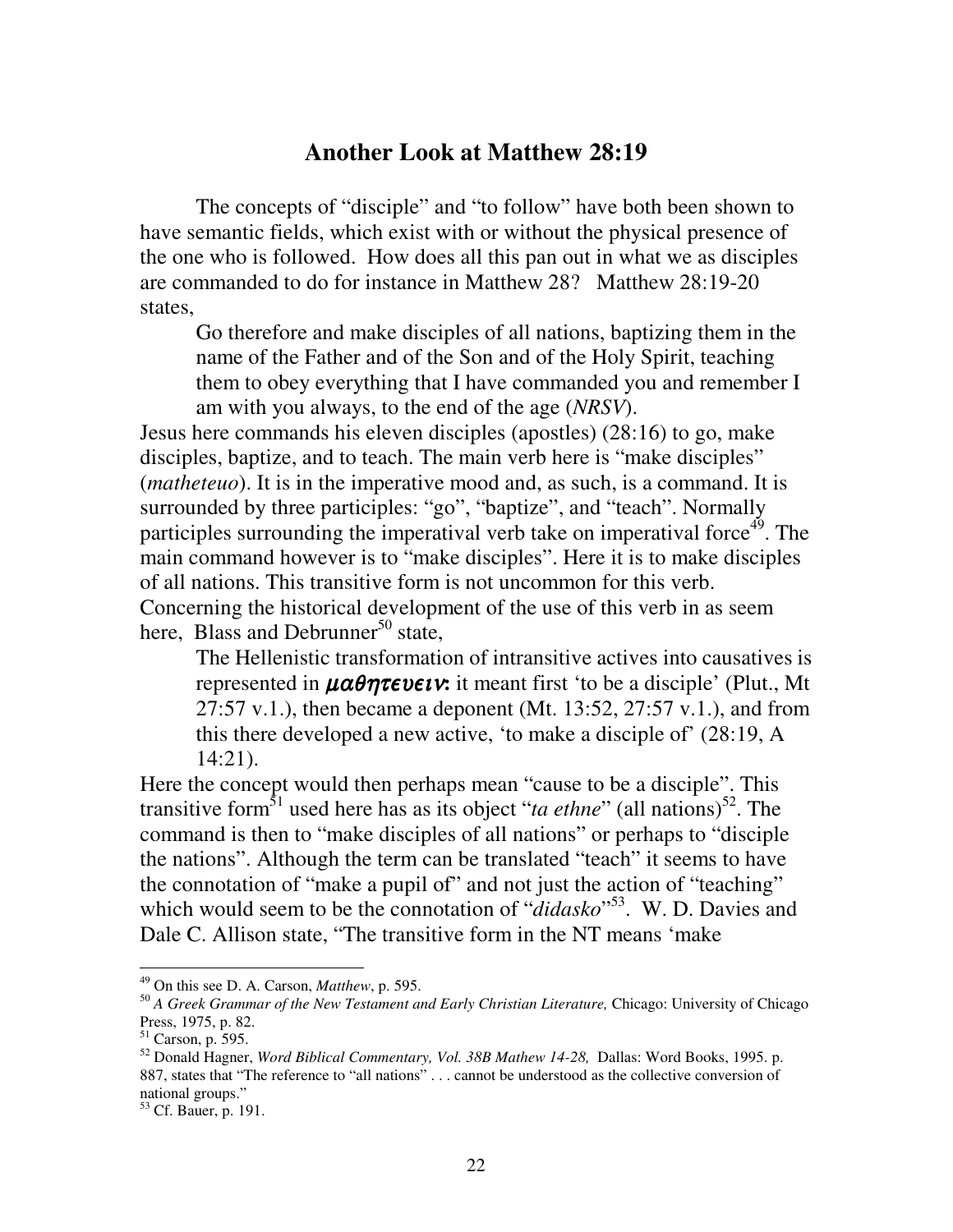disciples"<sup>". 54</sup> Being a disciple for Jesus seems to be more than just learning what was taught. It involved continuing in or remaining in or keeping "his word" (Jn. 8:31). It involved commitment to a relationship with Jesus and God. This is seen in the concept of "baptizing them in  $(\epsilon \textit{is}, \textit{eis}, \text{``into''})$  the name of". Nigel Turner 55 states of the use of the Greek term "*eis*" (translated "in" here):

In Mt., the epistles, and Rev we can always presume that  $\epsilon$ **s** has its full sense even where one might suspect that it stood for  $\epsilon v$  (eg. Mt. 28:19 baptism *into* the name, i.e. a relationship as the goal of baptism)"*.*

Making a disciple of Jesus then involves bringing one to the point of a relationship with Jesus which is consummated in baptism. This would seem to demand that one know the conditions of that relationship and what that relationship would require. The concept of "disciple" would seem to be intrinsic to the verb *matheteuo* "to make a disciple". The noun *mathetes* would not seem to be required here in the understanding of what is meant.<sup>56</sup> To understand this command it would seem one would need to know what Jesus meant by "make disciples". Jesus was in the business of "making disciples" and "baptizing" them as is seen in John 4:1. This passage would seem to be a somewhat parallel passage in the context of ideas. Hence, when one thought of the concept of Jesus making disciples and baptizing them in the gospels, one would, I believe, surely think of John 4:1 and see the idea repeated here in Matt. 28. Otherwise, we would have two different concepts expressed by similar terms both connected with baptism. It would require us to posit a difference in the content of the meanings of the ideas of "*matheteuo*" ("make disciples" using one verb form only) and "*poieo mathetes*" (make disciples using both a verb "make" and the noun

<sup>55</sup> *A Grammar of New Testament Greek, Volume III Syntax*, Edinburgh: T & T. Clark, 1978, p. 255.

<sup>54</sup> *The International Critical Commentary: The Gospel According to Saint Matthew, Vol. III,* Edinburgh, T & T Clark, p. 684.

<sup>&</sup>lt;sup>56</sup>Those who state, "there are no 'disciples' in the passage" and that the ones being baptized are "the nations" empty the verb matheteuo of its "discipleship" content. They leave out the intrinsic (disciple) aspect of matheteuo and its word group. The term includes "disciples" as part of its definition. Here it is the **discipled** nations (i.e. people who have been discipled) that are to be baptized, not just the nations. The term "them" in the phrase "baptizing them" is in the masculine form while "nations" is neuter which seems to indicate that "them" is referring to something apart from just "nations". Intrinsically, within the word "to disciple" would seem to be the masculine "*mathetes*" (disciple) which would go with the masculine pronoun "them". In addition, the terms  $\mu \alpha \theta \eta \tau \alpha s$  *notet* (make disciples using the noun (disciple) and the verb (make)) in John 4:1 would seem to be synonymous with the verb *matheteuo* ("make disciples"). The verb *matheteuo* does not seem to need the noun *mathetes* because it is intrinsic to the concept, while the verb *poieo* ("to make") would need *mathetes* to understand what was indicated.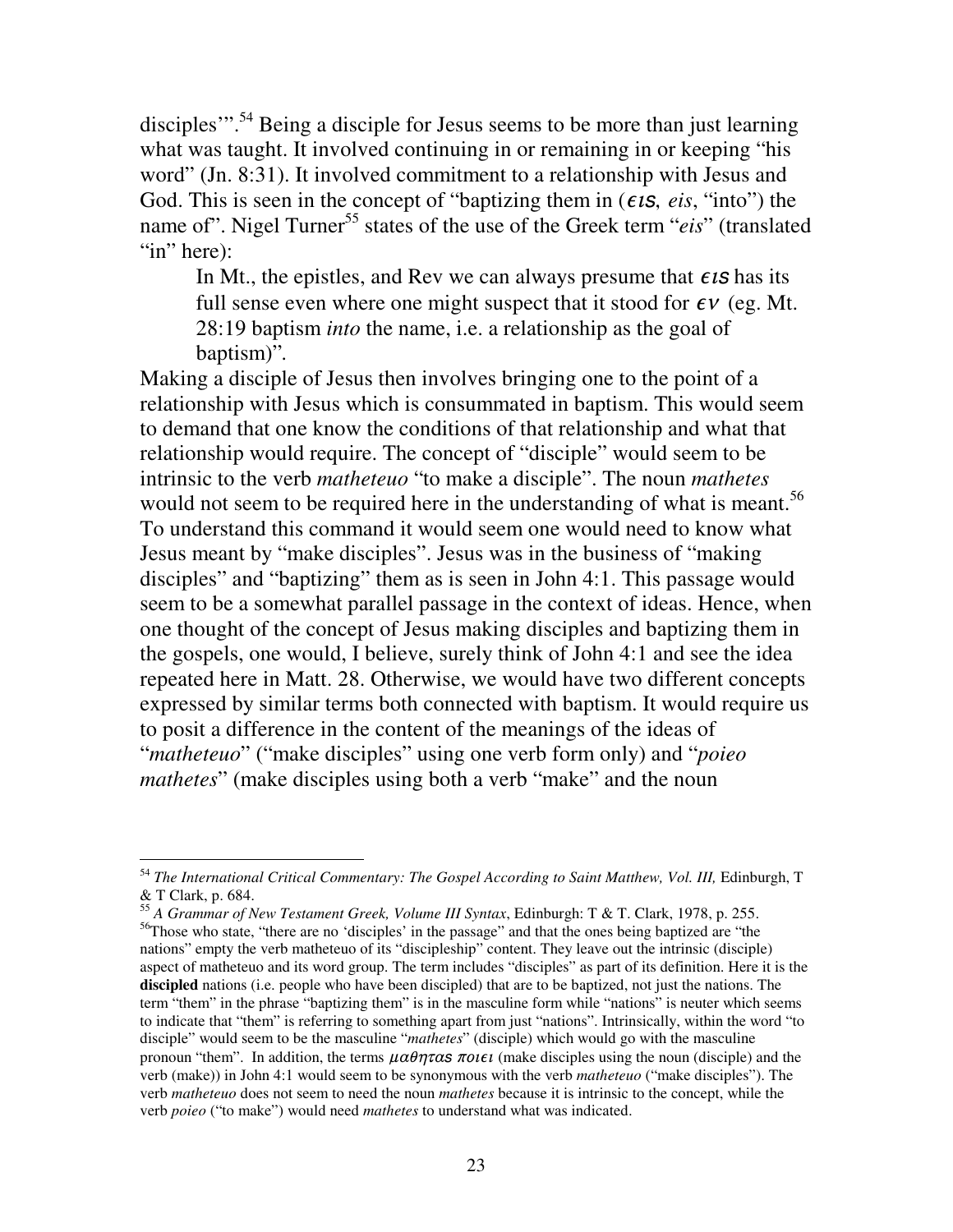"disciples) both connected with baptism<sup>57</sup>. It would seem better to allow the two terms to be synonyms than to fragment theology and seek two different meanings for similar concepts in Jesus' use of the words.

The use of the verb form in a context that is addressed to "disciples" (the noun form, verse 16) would seem to necessitate and dictate that matheteuo include the noun "disciple". The disciples were to make more disciples. They were to make more of what they were as disciples. The object of their discipling was to be "all nations".

What does this entail? How does one make disciples of the nations? Contrary to what some think, the concepts of going, baptizing, and teaching to obey were not steps in the discipling of the nations. Carson states<sup>58</sup>,

The syntax of the Greek participles for 'baptizing' and 'teaching' forbids<sup>59</sup> the conclusion that baptizing and teaching are to be construed solely as the *means* of making disciples . . . baptizing and teaching are not the *means* of making disciples, but they characterize it. Envisaged is that proclamation of the gospel that will result in repentance and faith, for *matheteuo* ("I disciple") entails both preaching and response. The response of discipleship is baptism and instruction . . . baptism and teaching are not coordinate-either grammatically or conceptually-with the action of making disciples. At the same time, discipleship and baptism/instruction were not to be

absolutely separated. Carson continues<sup>60</sup>

In any case it would certainly misconstrue the text to absolutize the division between discipleship and baptism-instruction. The NT can scarcely conceive of a disciple who is not baptized or is not instructed. Indeed, the force of this command is to make Jesus' disciples responsible for making disciples of others, a task characterized by baptism and instruction. 61

 $57$  The content and meaning of baptism may have changed somewhat since it was baptism into his death which had not yet happened when John 4:1 occurred, but we have no evidence that the concept of discipleship changed other than Jesus was not physically present

<sup>58</sup> P. 597.

 $59$  Carson bases this comment on computer grammatical studies. He states (p. 597), "... computer studies of the Greek NT have shown that although a participle dependent on an imperative normally gains imperatival force when it *precedes* the imperative, its chief force is not normally imperatival when it *follows* the imperative. Luke 6:35 has a close syntactic parallel: 'And lend (*daneizete*) to them without expecting to get anything back (*apelpizontes*)'. Not expecting anything in return is certainly not the *means* of the lending, but it is modal in that it characterizes the lending; and at the same time at least some imperatival force tinges the participle, even if the participle is primarily modal."  $60\,\overline{P}$ . 597.

<sup>&</sup>lt;sup>61</sup> Some have said that baptizing and teaching to obey are "steps in the "discipling" of the nations'. Carson is here emphatically stating that" baptizing and teaching are **not** the "*means"* of making disciples" (emphasis is Carson's).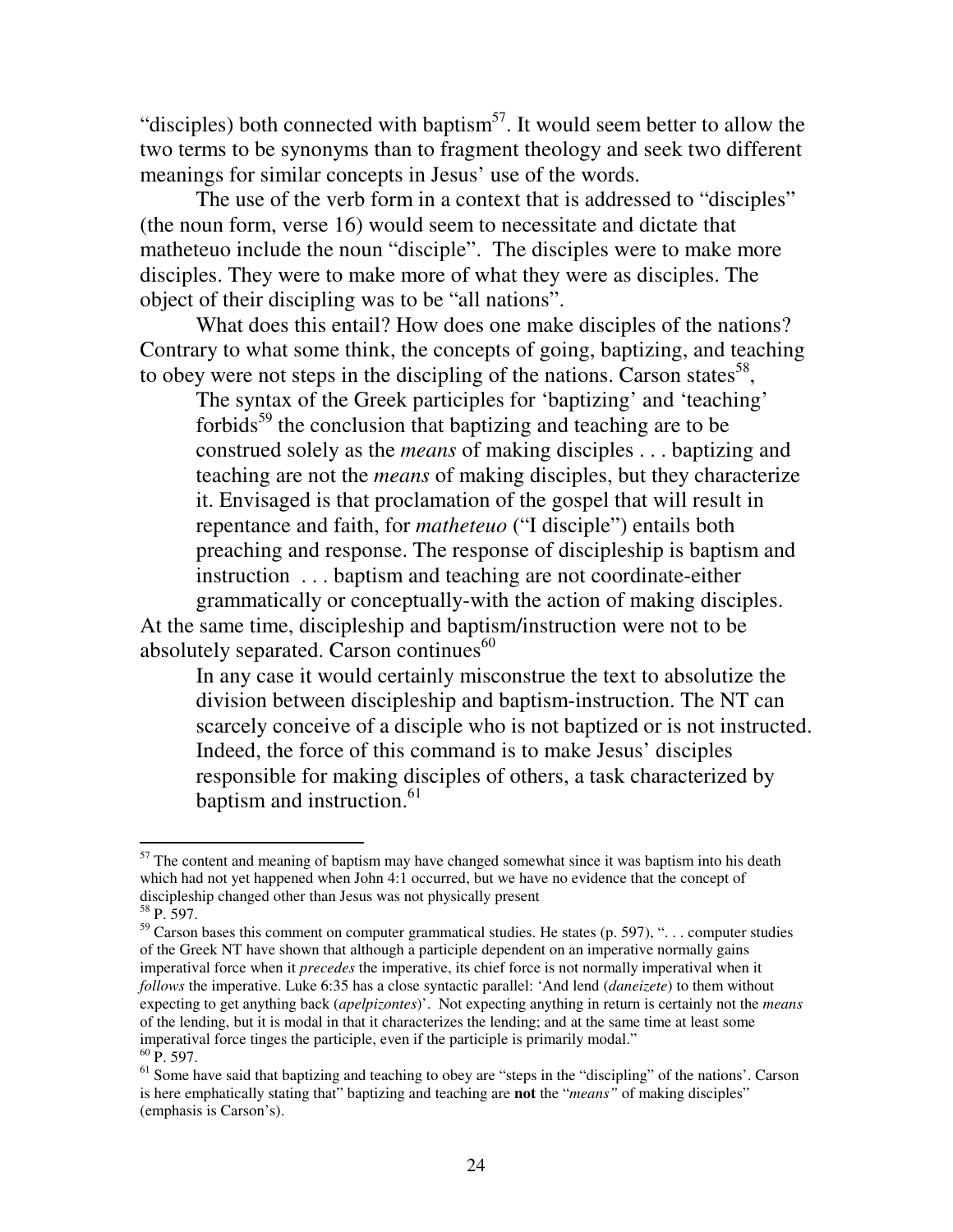Baptism and instruction are thus connected to discipleship but are **not** the means of it.

Carson summarizes: <sup>62</sup>

To disciple a person to Christ is to bring him into a relation of pupil to teacher, 'taking his yoke' of authoritative instruction . . . , accepting what he says as true because he says it, and submitting to his requirements as right because he makes them" (Broadus). Disciples are those who hear, understand, and obey Jesus' teaching (Matt. 12:46-50). The injunction is given at least to the Eleven, but to the Eleven in their own role as disciples (v. 16). Therefore they are paradigms for all disciples . . . it is binding on *all* Jesus' disciples to make others what they themselves are—disciples of Jesus Christ.

Jesus already had laid out in the gospel material what he required for people to be his disciples. It included "hating" (with respect to one's allegiance to Jesus) one's closest relationships, taking up one's cross daily, surrendering all that one has, following<sup>63</sup> Jesus, loving like Jesus did  $64$  and following his teaching.<sup>65</sup> All these things are requirements of being his disciple (and were not limited to the physical followers of his day). Disciples of Jesus would seem to be those who had made this commitment required by Jesus. Being a disciple of Jesus is in essence what it means to make Jesus "Lord". It was a decision, after counting its cost (Luke 14:28-32) to surrender all of one's life to Jesus (Luke 14:33)..

One can see that this also required some other things after Jesus had risen from the dead. One was belief that God had raised Jesus from the dead. Paul states (Rom. 10:9): ". . . if you confess with your mouth 'Jesus is Lord,' and believe in your heart that God raised him from the dead, you will be saved". It took much faith to believe that Jesus had been raised from the dead. There was even doubting among the disciples (e.g., Matt. 28:16) who saw him! "Yet to all who received him, to those who believed in his name, he gave the right to become children of God" (John 1:12). It took an incredible amount of faith to believe even when Jesus showed himself to the disciples. Belief that Jesus raised from the dead transformed people's lives. True belief in this was a life-changing event. It spurred them on to change their lives. It showed them that he was Lord. It required a response<sup>66</sup>. That

<sup>62</sup> P. 595-96.

<sup>63</sup> Luke9:23 and 14:23-33.

<sup>64</sup> John 13:35.

<sup>65</sup> John. 8:31.

<sup>&</sup>lt;sup>66</sup> Note how it is the fact of and belief in Jesus' resurrection that elicited a response in people in the Book of Acts. See for instance Acts 2:32-37.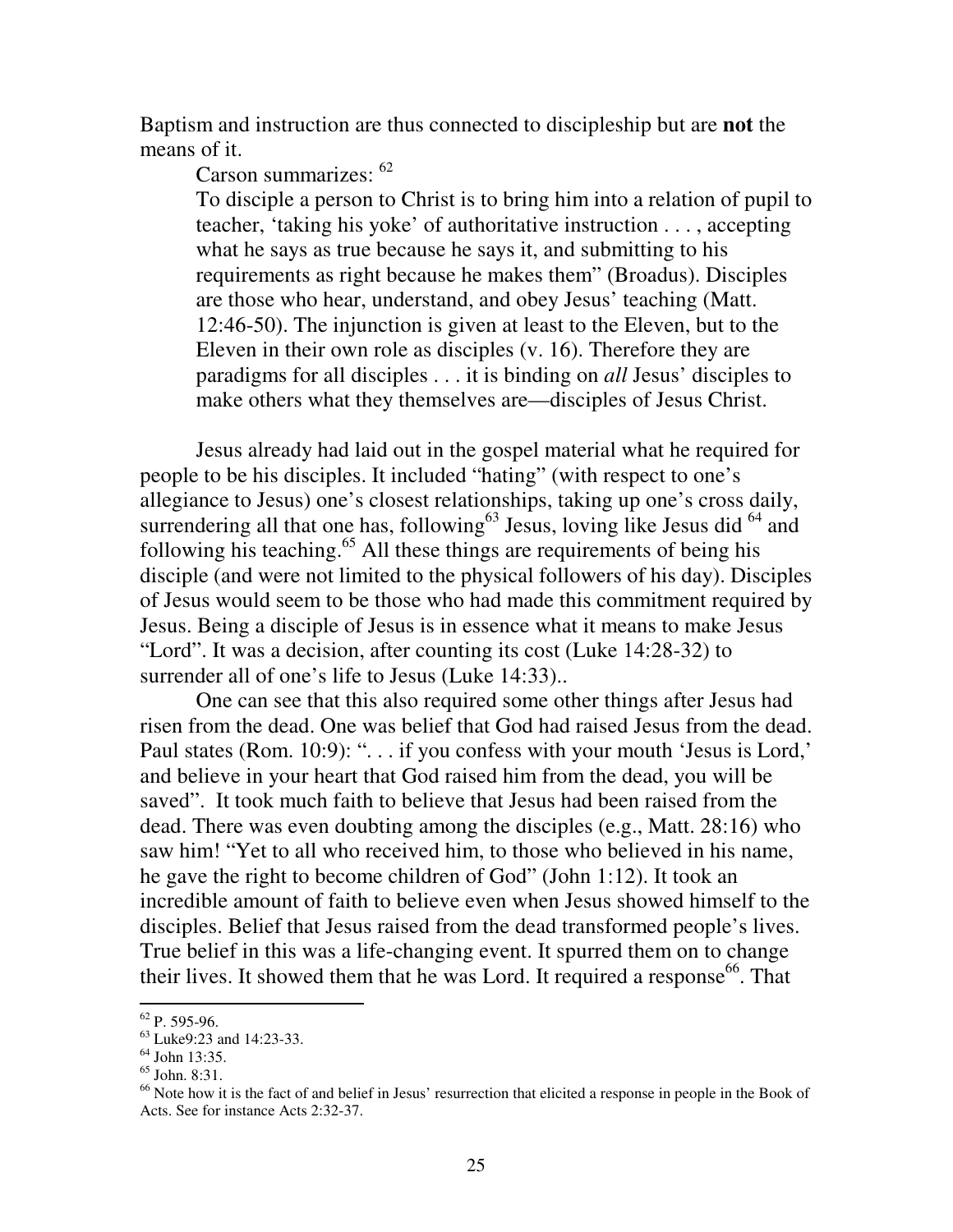response was to make Jesus "Lord", which I see as equivalent (content wise) to what Jesus taught as necessary requirements of following him or being his disciple. This is a possible explanation as to why the term "believer" is used in the epistles and Acts while the term disciple is not used as much. The requirements of being a disciple are the *commitment core* of the person who really believes in the resurrection of Jesus. They can perhaps be a test of whether one really believes in Jesus' resurrection. One who really believes in Jesus' resurrection changes his life, gives up all that he has, puts his relationship with Christ first above all, follows Jesus wholeheartedly, obeys his commands, loves others, and takes up his cross daily<sup>67</sup>. The one who truly believes in the resurrection of Jesus from the dead will be a new person. All other things in life will take a second seat. One's commitment will be total for Jesus, he will die for Jesus. This is essentially what Jesus required of his disciples in Luke 9 and 14.

It would seem to be those who had made this decision of faith, this decision of discipleship, this decision to be a Christian, this decision to be part of the Way, this decision to be a believer, this decision to be a child of God who were the ones who were to be brought into a relationship with Jesus by being baptized and then taught to obey every thing Jesus had commanded. It is this person who has committed him or herself to be a disciple of Jesus who is to be baptized and taught to obey.

In this passage is also the only place in the New Testament that I have found in which those who are disciples are commanded<sup>68</sup> to "baptize"<sup>69</sup>. It gives us instruction it seems as to whom we are to baptize. It is the discipled nations that we are to baptize<sup>70</sup>. So how do we know when it is time for us to baptize someone? It would seem that we are commanded to baptize those who have made the decision or have committed to be a disciple of Jesus (by his definition), who believe in his resurrection from the dead, who are willing to deny themselves to make him Lord, who will do it by taking up their cross daily, giving up everything they have, putting their relationship with him above all other relationships, and follow him in his suffering,

 $67$  On a side note, this is why I believe that our discipleship study is so important today. It separates those who truly believe that Jesus was raised from the dead from those who do not. It challenges the person to have true faith (which means "trust") as opposed to a form of "religion".

 $68$  A further reference that baptism is to be taken imperatively here (in addition to its association with the imperative "mathateuo") is seen from the use of "exousia" (authority) in Matt. 28:18. The whole instructive passage (verses 18-20) are based on and come forth from Jesus' authority.

 $69$  Acts 8:37 is probably not part of the original text.

<sup>70</sup> Donald Hagner, *Word Biblical Commentary, V. 38B: Matthew 14-28*, Dallas: Word Books, 1995, p. 887 supports this and says, "The disciples are . . . told to "baptize" . . . new disciples". It would seem he would agree that baptism is for those who are already disciples not in order to make them disciples.